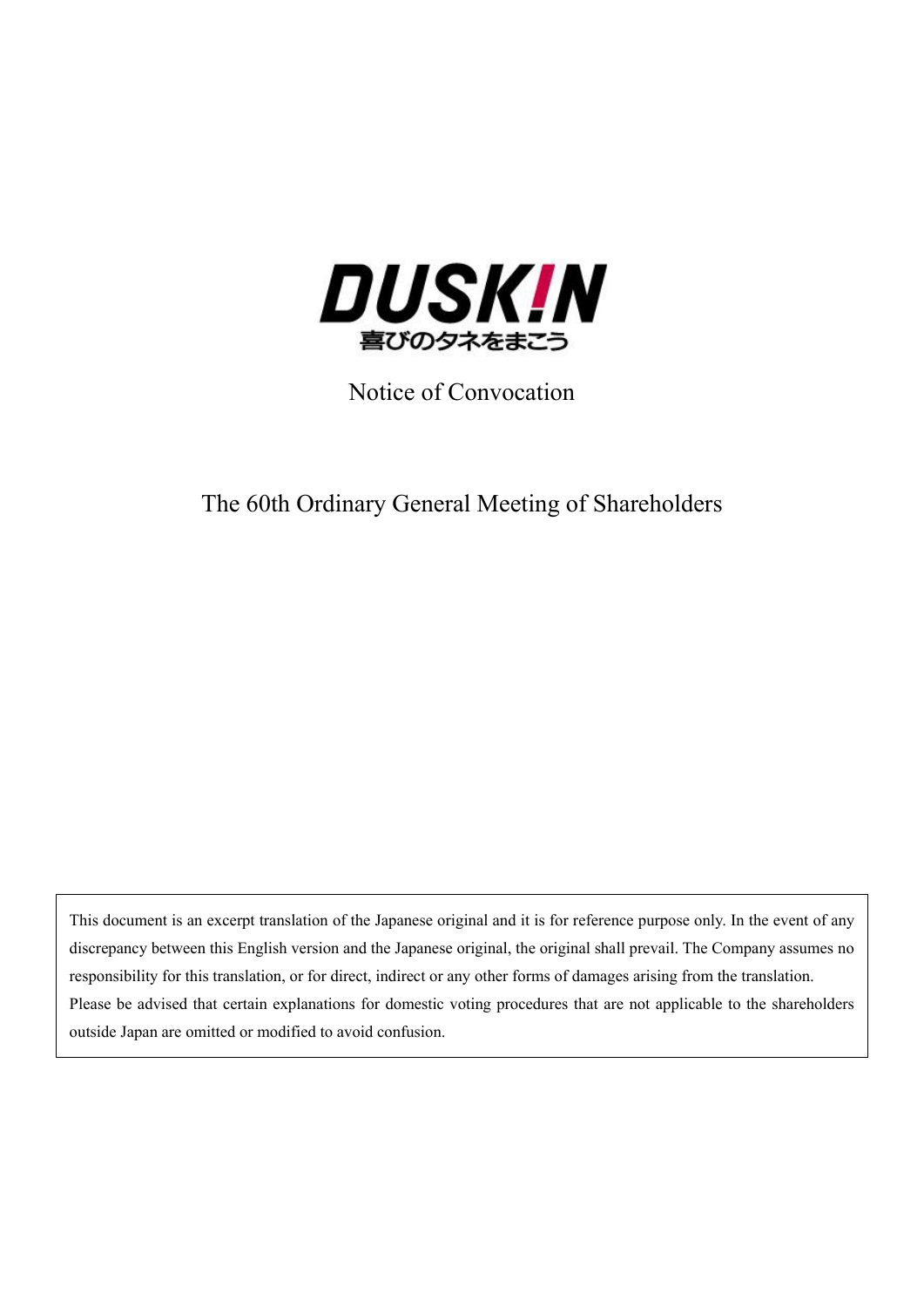June 3, 2022

To Our Shareholders

Teruji Yamamura President and CEO Duskin Co., Ltd. 1-33 Toyotsu-cho, Suita-shi Osaka 564-0051 JAPAN

# **Convocation Notice of the 60th Ordinary General Meeting of Shareholders**

This is to inform you that the 60th Ordinary General Meeting of Shareholders will be held as indicated under the Details of the Meeting heading below.

Votes will be cast prior to the meeting either in writing (by postal mail) or electronically (via the Internet). Therefore, we kindly ask that you exercise your voting rights **by 5 p.m. (JST) on Wednesday, June 22, 2022**, after examining the following Reference Materials for the General Meeting of Shareholders.

### **Details of the Meeting**

| 1. Date and Time: | 10 a.m. (JST) on Thursday, June 23, 2022<br>(Registration will open at 9 a.m.)                                                                                                                                                                      |
|-------------------|-----------------------------------------------------------------------------------------------------------------------------------------------------------------------------------------------------------------------------------------------------|
| 2. Venue:         | Main Hall on the 5th Floor<br>Osaka International Convention Center (Grand Cube Osaka)<br>5-3-51, Nakanoshima Kita-ku, Osaka                                                                                                                        |
|                   | Notes:<br>The venue differs from last year.<br>The General Meeting of Shareholders will be broadcast live via the Internet (Japanese<br>version only). Please refer to the enclosed information for details on how to access the live<br>streaming. |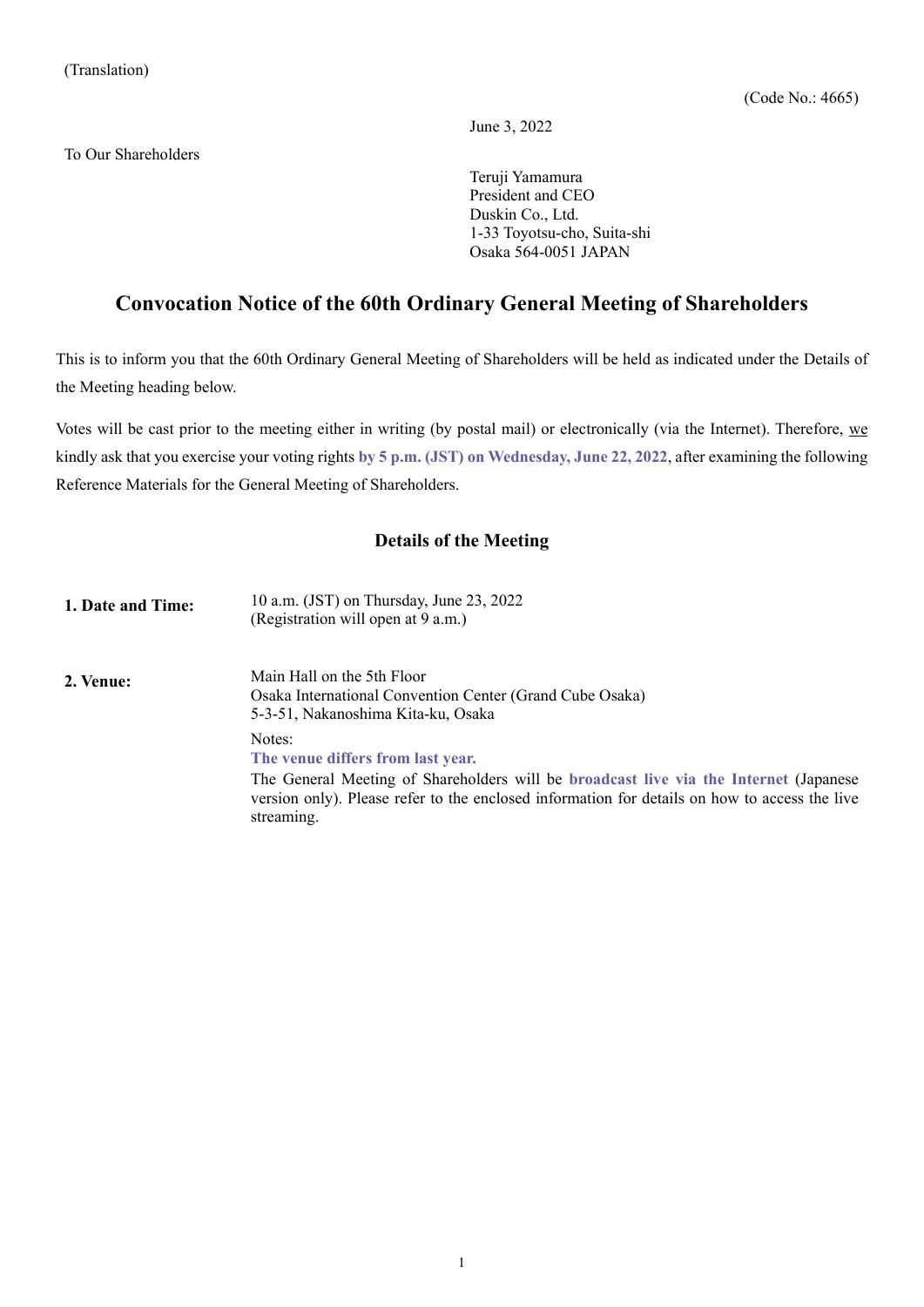### **3. Meeting Agenda**

### **Items to be reported**

- 1. The business report, the consolidated financial statements and audit results on consolidated financial statements by Accounting Auditors and the Audit and Supervisory Board for fiscal 2021 (April 1, 2021 to March 31, 2022)
- 2. The non-consolidated financial statements for fiscal 2021 (April 1, 2021 to March 31, 2022)

### **Matters to be resolved**

| Proposal 1: Appropriation of Retained Earnings                            |
|---------------------------------------------------------------------------|
| Proposal 2: Partial Amendment to the Articles of Incorporation            |
| Proposal 3: Election of Nine (9) Members of the Board of Directors        |
| Proposal 4: Election of One (1) Member of the Audit and Supervisory Board |

### **Prior Submission of Questions**

We will be accepting your questions regarding the Meeting Agenda in advance. Of the questions received, those considered to be of significant interest to shareholders will be raised at the General Meeting of Shareholders. Note, however, that we cannot provide individual replies. We appreciate your understanding in this matter.

Period for the submission of questions:

Friday, June 3, 2022 to 5 p.m. on Wednesday, June 15, 2022 (JST)

Method for the submission of questions:

Access via the corporate website. Address to submit questions in advance: https://www.duskin.co.jp/ir/stockinfo/meeting/ (Japanese version only)



- When attending the meeting in person, please present the enclosed Voting Rights Execution Form at registration. If attending by proxy, one other shareholder with voting rights may act as a proxy and must submit documentary evidence of the right of proxy. Please note that only shareholders are entitled to attend the meeting.
- In line with Japan's Cool Biz initiative, please note that the officers and staff will dress lightly in business casual style during the meeting to help reduce the Company's impact on global warming.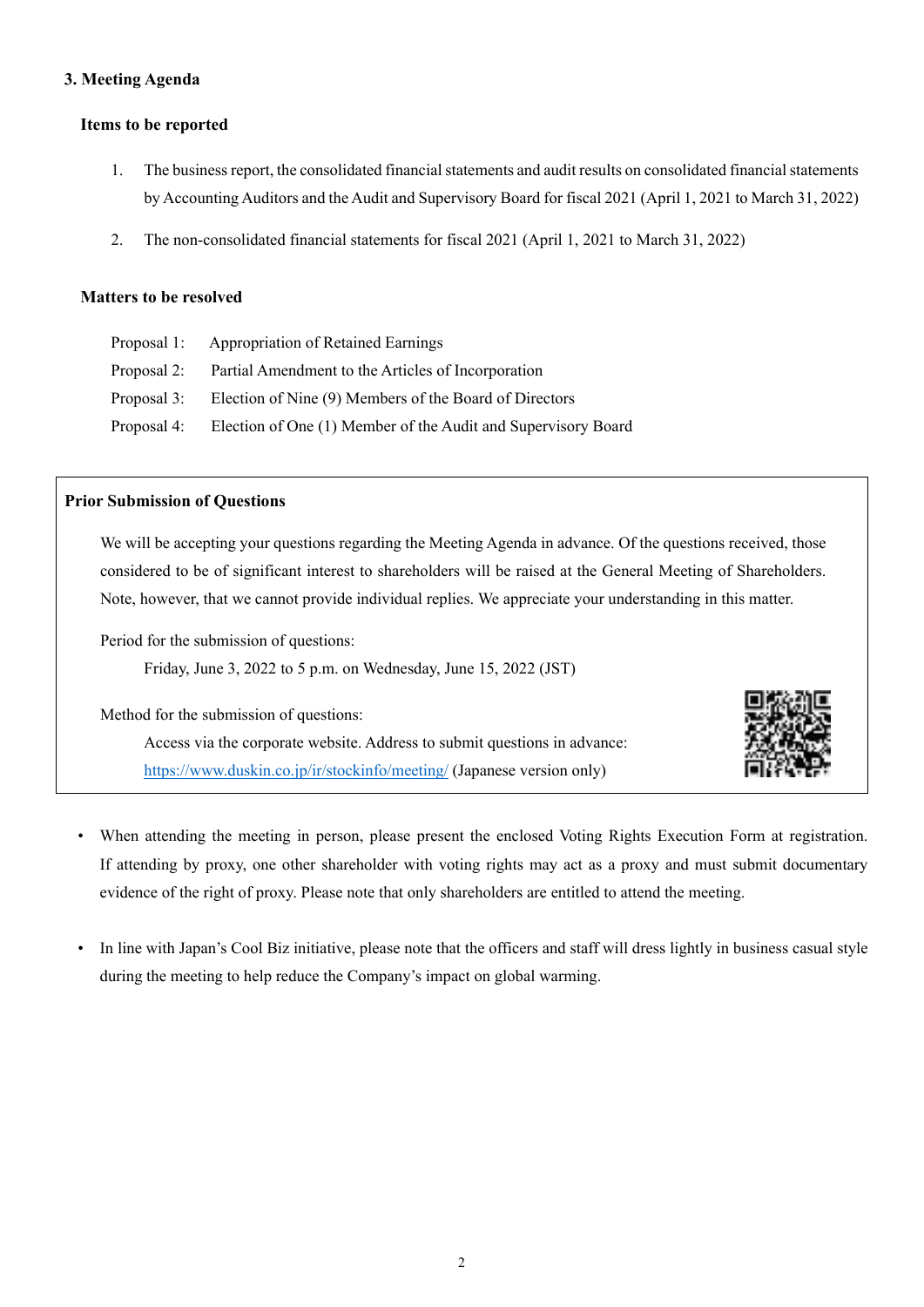# **Exercise of Voting Right**

Your vote is important. Voting rights may be exercised in person at the meeting, in writing by postal mail or via electronic means.



- \*1. When multiple votes are cast through the Internet, the final vote will be considered to be the intended official vote.
- \*2. If votes are cast both by postal mail (in writing) and through the Internet, then those cast over the Internet will be treated as valid, regardless of the time when they were received.

The shareholders who have exercised their voting rights and whose votes are deemed valid will have the chance to be one of the 1,000 people to receive a Mister Donut Card, each worth 1,000 yen.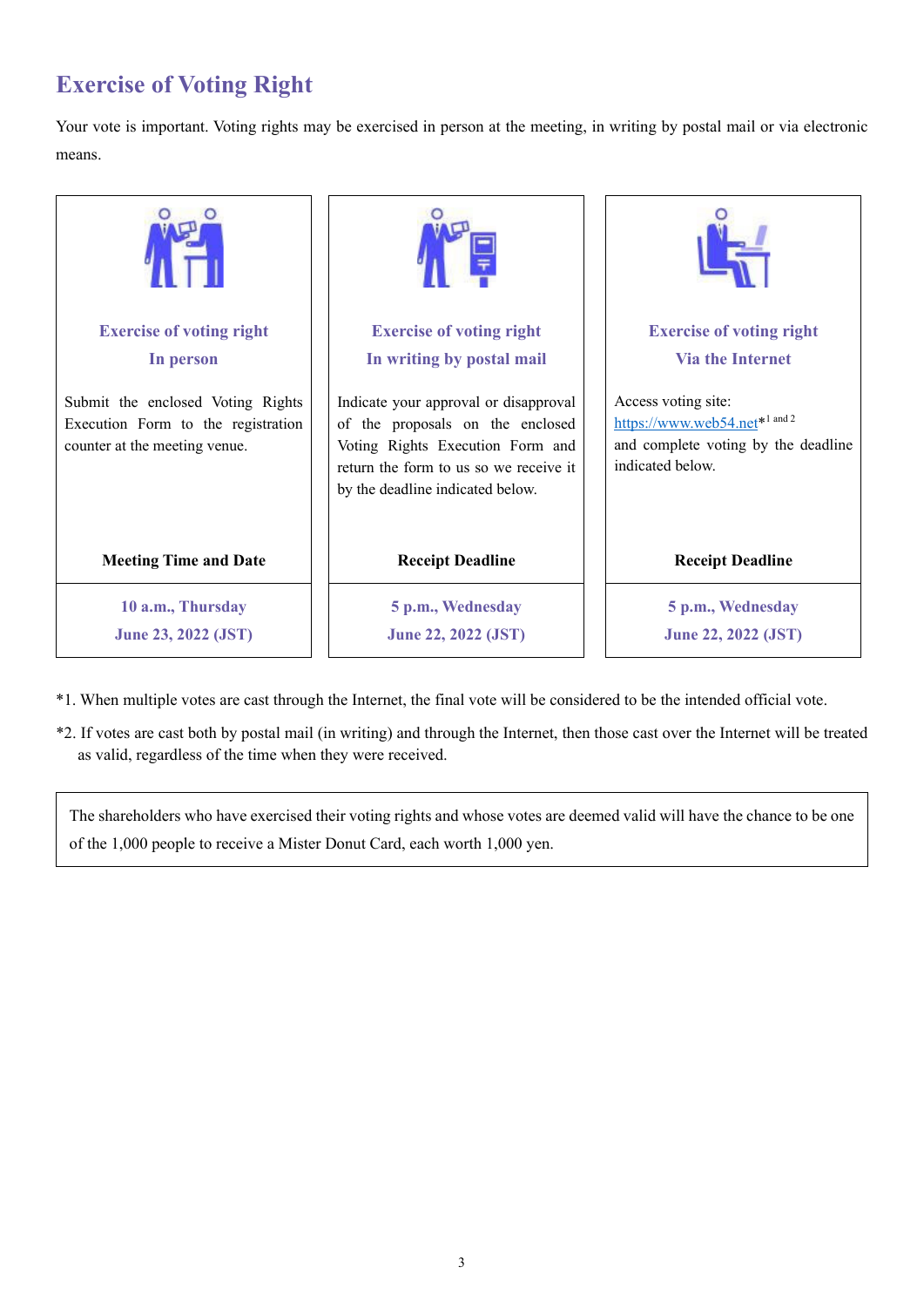### **Proposal 1 Appropriation of Retained Earnings**

Duskin considers the return of profits to shareholders to be one of our highest priorities. Our policy is to distribute a portion of the profit based on our performance while preserving an appropriate balance with investments for sustainable growth and higher corporate value, as well as maintaining financial soundness in preparation for potential risks. Duskin determines dividends for each fiscal year with a target consolidated payout ratio of 50% and will continue to pay stable dividends. With our focus on continuously generating stable cash dividends while securing the internal capital resources required for sound business management, we have decided that the full-year dividend for fiscal 2021 should be 83 yen per share. We have therefore determined that the year-end dividend should be 53 yen per share which, together with the interim dividend of 30 yen per share, brings the full-year dividend to 83 yen per share.

### **(1) Type of dividend:** Cash

### **(2) Dividend particulars and amounts:**

53 yen per share of common stock

Total amount of dividends: 2,651,038,482 yen (Funds for the dividends: Retained earnings) Duskin paid an interim dividend of 30 yen per share. The full-year dividend is to total 83 yen per share.

**(3) The effective date of the dividends:** June 24, 2022

### **Reference: Dividend policy after FY2022**

Duskin considers the return of profits to shareholders to be one of our highest priorities. Our policy is to distribute a portion of the profit based on our performance while preserving an appropriate balance with investments for sustainable growth and higher corporate value, as well as maintaining financial soundness in preparation for potential risks. Accordingly, Duskin has determined that the full-year dividend will be based on a consolidated payout ratio of 60% or a dividend on equity ratio (DOE) of 2.5%, whichever is higher.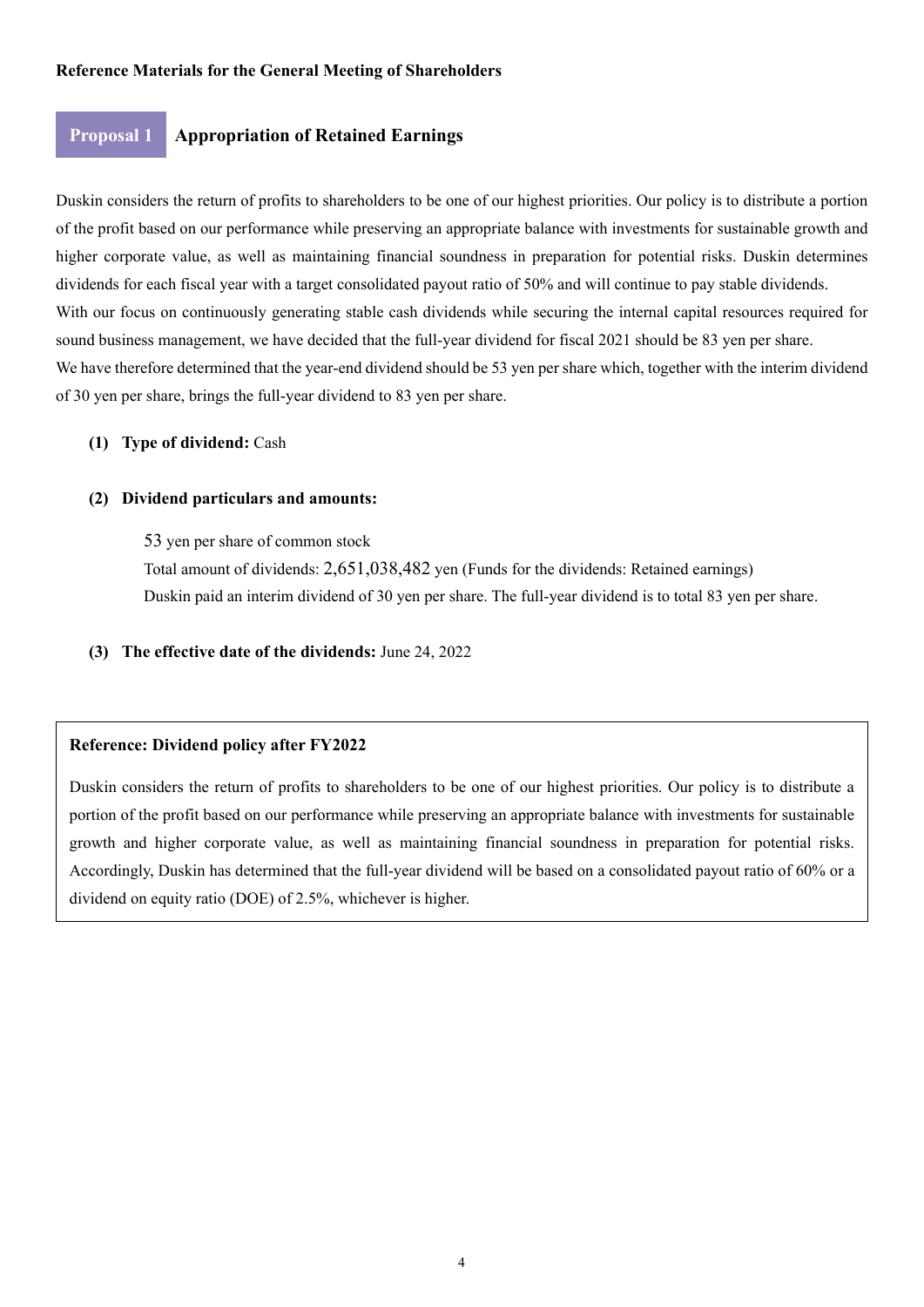### **1. Reasons for the Amendment**

Since the revised provisions stipulated in the proviso to Article 1 of the Supplementary Provisions of the Act Partially Amending the Companies Act (Act No. 70 of 2019) are to take effect on September 1, 2022, the Company proposes to amend its Articles of Incorporation as follows, in preparation for the introduction of a system for providing reference materials for the General Meeting of Shareholders in electronic format.

- (1) Newly establish Paragraph 1 of the proposed amendment to Article 17 (Measures for providing information in electronic format) as the Company is required to state in the Articles of Incorporation that it will take measures for providing information that constitutes the content of reference materials and other documents for the General Meeting of Shareholders in electronic format
- (2) Newly establish Paragraph 2 of the proposed amendment to Article 17 (Measures for providing information in electronic format) stipulating that, among the items for which measures will be taken for providing information that constitutes the content of reference materials and other documents for the General Meeting of Shareholders in electronic format, the Company may limit the scope of the items to be stated in the written documents issued to those shareholders who requested such documents to the scope designated by the applicable Ordinance of the Ministry of Justice of Japan
- (3) Delete the provisions of Article 17 (Disclosure via Internet of reference materials and other information) in the existing Articles of Incorporation as they will no longer be necessary once the system for providing reference materials for the General Meeting of Shareholders in electronic format is introduced
- (4) Establish supplementary provisions regarding the effect of the above-mentioned new establishments and deletion. These supplementary provisions shall be deleted after the specified date.

### **2. Details of the Amendment**

Details of the amendment are as follows.

(The amended parts are underlined.)

| Existing Articles of Incorporation                                                             | Proposed Amendment |
|------------------------------------------------------------------------------------------------|--------------------|
| (Disclosure via Internet of reference materials and other information)                         |                    |
| Article 17 - When convening a General Meeting of Shareholders, it shall be deemed that the     |                    |
| Company has provided shareholders with the information that should be stated or presented      | (Deleted)          |
| in reference materials for the General Meeting of Shareholders, business reports, consolidated |                    |
| and non-consolidated financial statements, by disclosing such information via Internet in      |                    |
| accordance with the applicable Ordinance of the Ministry of Justice of Japan                   |                    |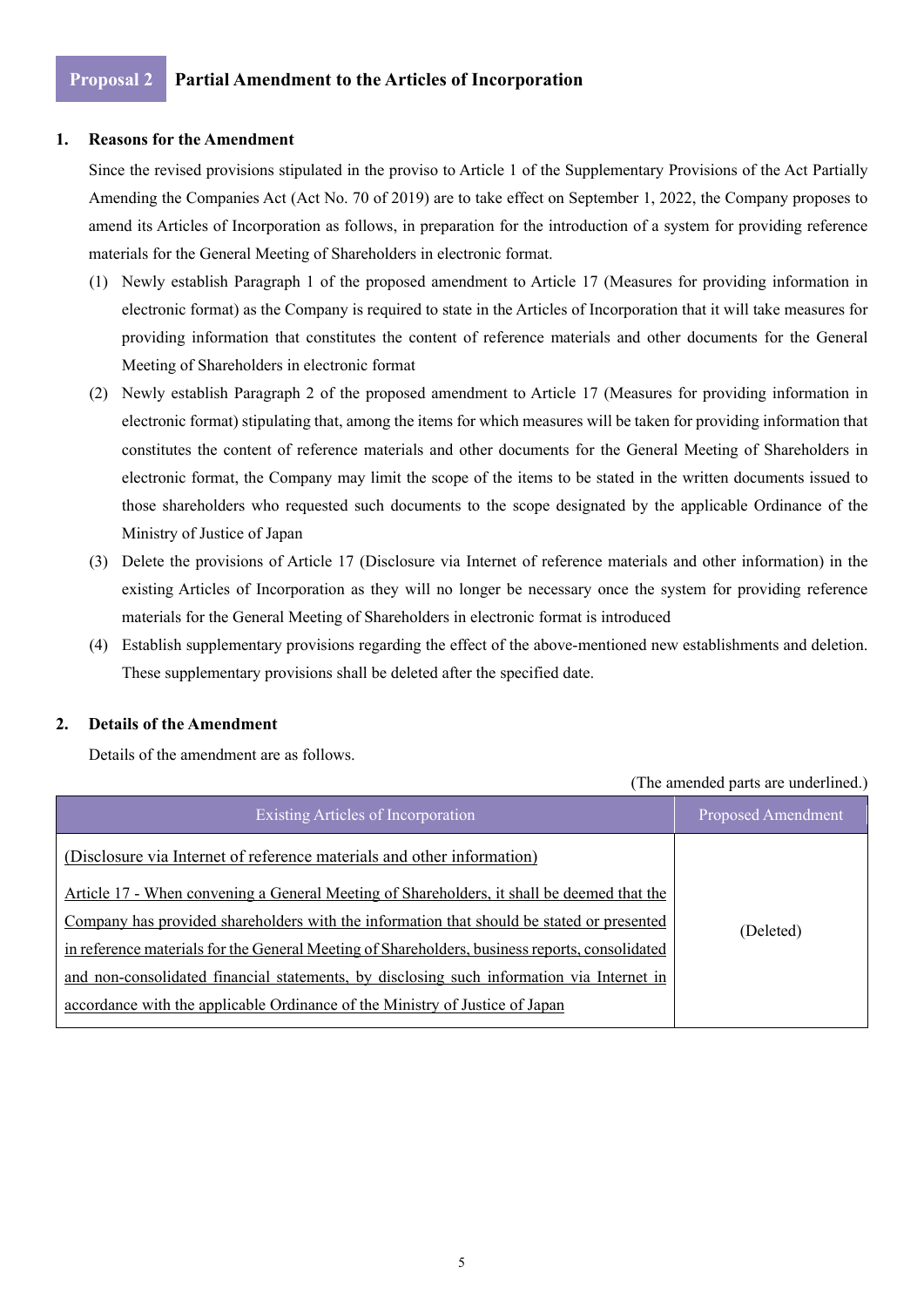| <b>Existing Articles of</b><br>Incorporation | <b>Proposed Amendment</b>                                                                                                                                                                                                                                                                                                                                                                                                                                                                                                                                                                                                                                                                                                                                                                                                                                                                                                                                                                                                                                                                                                                                                                                                                                                                                                                                                                                                                                                                                                                                                                                                                                                                                                                                   |
|----------------------------------------------|-------------------------------------------------------------------------------------------------------------------------------------------------------------------------------------------------------------------------------------------------------------------------------------------------------------------------------------------------------------------------------------------------------------------------------------------------------------------------------------------------------------------------------------------------------------------------------------------------------------------------------------------------------------------------------------------------------------------------------------------------------------------------------------------------------------------------------------------------------------------------------------------------------------------------------------------------------------------------------------------------------------------------------------------------------------------------------------------------------------------------------------------------------------------------------------------------------------------------------------------------------------------------------------------------------------------------------------------------------------------------------------------------------------------------------------------------------------------------------------------------------------------------------------------------------------------------------------------------------------------------------------------------------------------------------------------------------------------------------------------------------------|
| (Newly established)                          | (Measures for providing information in electronic format)<br>Article 17 - When convening a General Meeting of Shareholders, the Company shall take<br>measures for providing information that constitutes the content of reference materials and other<br>documents for the General Meeting of Shareholders in electronic format.<br>2 - Among the items for which measures will be taken for providing information in electronic<br>format, the Company may exclude all or some of those items designated by the applicable<br><u>Ordinance</u> of the Ministry of Justice of Japan from written documents issued to those<br>shareholders who requested such documents by the record date for voting rights.<br>(Supplementary Provisions)<br>(Transitional measures concerning the provision of information for the General Meeting of<br>Shareholders in electronic format)<br>Article 1 - The deletion of Article 17 (Disclosure via Internet of reference materials and other<br>information) from the existing Articles of Incorporation and the new establishment of Article 17<br>(Measures for providing information in electronic format) in the amended Articles of<br>Incorporation shall be effective from September 1, 2022.<br>2 - Notwithstanding the foregoing paragraph, provisions in Article 17 (Disclosure via Internet of<br>reference materials and other information) of the existing Articles of Incorporation shall remain<br>in effect for any General Meeting of Shareholders held within six (6) months from September 1,<br>2022.<br>$3$ - The provisions of this Article shall be deleted after six $(6)$ months have elapsed from<br>September 1, 2022 or after three (3) months have elapsed since the General Meeting of |
|                                              | Shareholders mentioned in the foregoing paragraph, whichever is later.                                                                                                                                                                                                                                                                                                                                                                                                                                                                                                                                                                                                                                                                                                                                                                                                                                                                                                                                                                                                                                                                                                                                                                                                                                                                                                                                                                                                                                                                                                                                                                                                                                                                                      |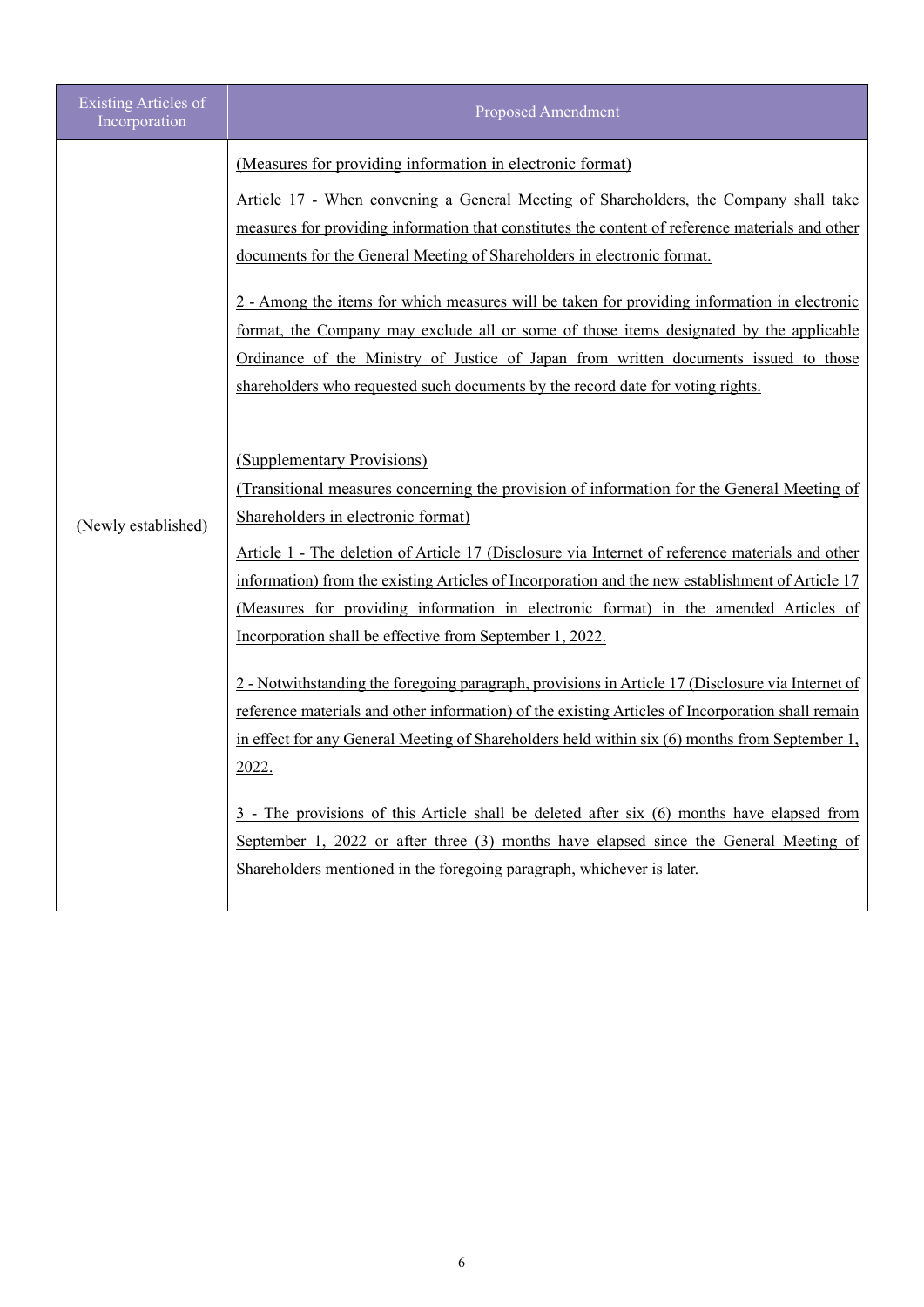# **Proposal 3 Election of Nine (9) Members of the Board of Directors**

The tenure of the current nine (9) Directors will expire at the close of this Ordinary General Meeting of Shareholders. It is therefore proposed that the total number of Directors remains at nine (9).

The candidates for this position are as follows.

|                  |                           |                                                                     | Reappointment/New appointment       |                                                                        |                                                                                 |  |  |
|------------------|---------------------------|---------------------------------------------------------------------|-------------------------------------|------------------------------------------------------------------------|---------------------------------------------------------------------------------|--|--|
| Candidate<br>No. | Name                      |                                                                     | Tenure<br>as<br>Director<br>(years) | Number of Board<br>of Directors<br>meetings attended<br>during FY 2021 | Titles and Responsibilities<br>at Duskin                                        |  |  |
| 1                | Teruji Yamamura<br>(Mr.)  | Reappointment<br>Candidate                                          | 18                                  | 17/17                                                                  | Representative Director<br>President and CEO                                    |  |  |
| $\overline{2}$   | Hiroyuki Okubo<br>(Mr.)   | Reappointment<br>Candidate                                          | $\overline{2}$                      | 17/17                                                                  | Director and Operating Officer<br>Corporate Planning Group                      |  |  |
| 3                | Kazushi Sumimoto<br>(Mr.) | Reappointment<br>Candidate                                          | 8                                   | 17/17                                                                  | Director and COO<br>Direct Selling Group                                        |  |  |
| $\overline{4}$   | Tetsuya Wada<br>(Mr.)     | Reappointment<br>Candidate                                          | $\overline{2}$                      | 17/17                                                                  | Director and COO<br>Food Group                                                  |  |  |
| 5                | Naoto Miyata<br>(Mr.)     | Reappointment<br>Candidate                                          | $\overline{2}$                      | 17/17                                                                  | Director and CFO<br>Corporate Administration Group                              |  |  |
| 6                | Shinichiro Ueno<br>(Mr.)  | New appointment<br>Candidate                                        |                                     |                                                                        | Operating Officer<br><b>Public Relations</b><br>Manager, International Division |  |  |
| 7                | Nobuko Sekiguchi<br>(Ms.) | Reappointment<br>Candidate for<br>Independent Outside<br>Director   | 3                                   | 17/17                                                                  | <b>Outside Director</b>                                                         |  |  |
| 8                | Yukiko Tsujimoto<br>(Ms.) | Reappointment<br>Candidate for<br>Independent Outside<br>Director   | $\overline{2}$                      | 17/17                                                                  | <b>Outside Director</b>                                                         |  |  |
| 9                | Fumi Musashi<br>(Ms.)     | New appointment<br>Candidate for<br>Independent Outside<br>Director |                                     |                                                                        |                                                                                 |  |  |

Notes:

1. Years of tenure and age at the close of this Ordinary General Meeting of Shareholders

2. This is not a comprehensive list of all the knowledge, experience and skills of the candidates.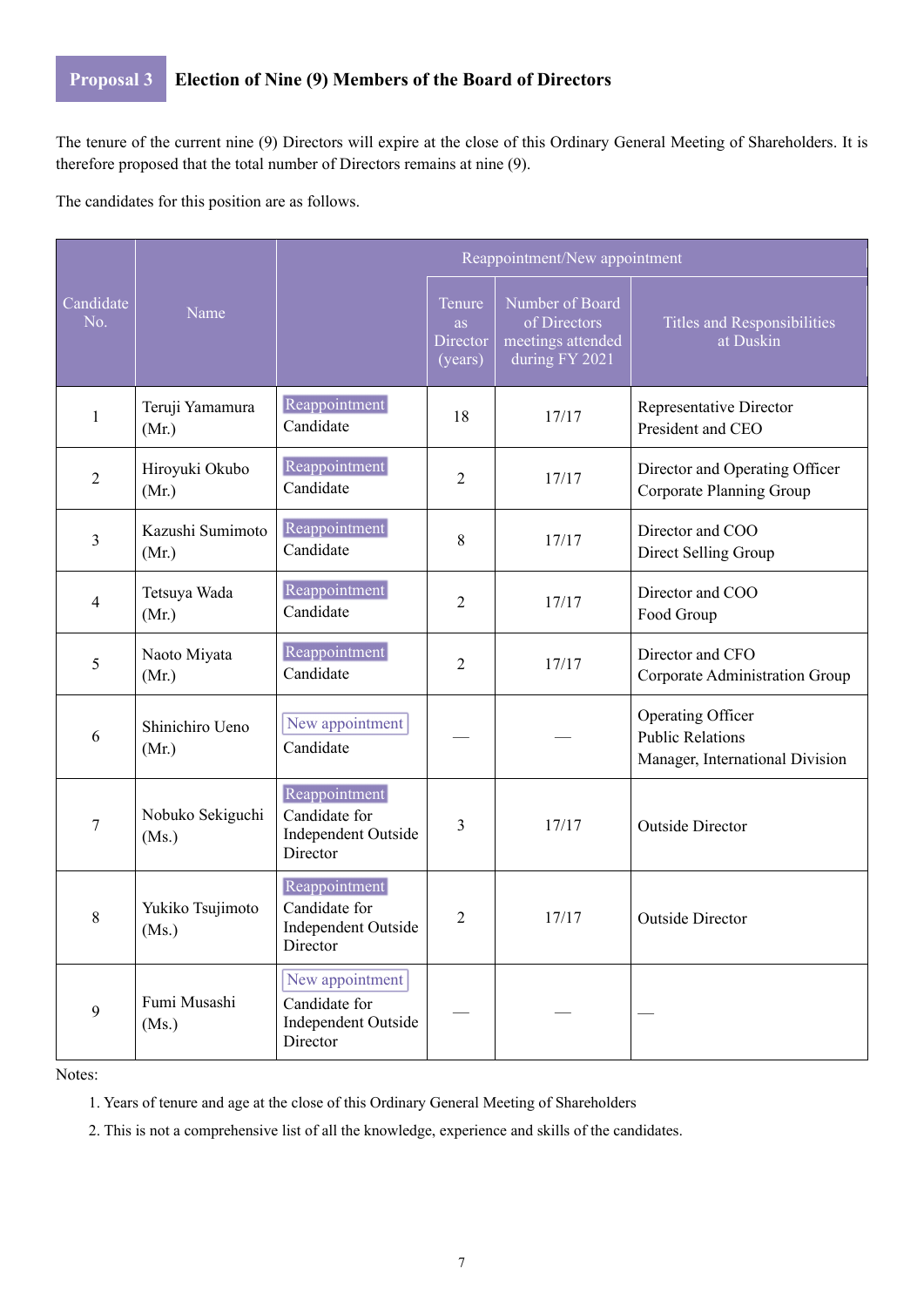| Candidate No.               |                                  | 1     | $\overline{2}$ | 3     | 4     | 5     | 6     | 7      | 8      | 9      |
|-----------------------------|----------------------------------|-------|----------------|-------|-------|-------|-------|--------|--------|--------|
|                             | Age                              | 65    | 59             | 61    | 59    | 58    | 58    | 53     | 58     | 62     |
|                             | Gender                           | Male  | Male           | Male  | Male  | Male  | Male  | Female | Female | Female |
| Diversity                   | Nationality                      | Japan | Japan          | Japan | Japan | Japan | Japan | Japan  | Japan  | Japan  |
|                             | Non-Independent (Inside)         |       |                |       |       |       |       |        |        |        |
|                             | Independent (Outside)            |       |                |       |       |       |       |        |        |        |
| Collective<br><b>Skills</b> | Corporate Management             |       |                |       |       |       |       |        |        |        |
|                             | Sustainability                   |       |                |       |       |       |       |        |        |        |
|                             | Finance and Accounting           |       |                |       |       |       |       |        |        |        |
|                             | Sales and Marketing              |       |                |       |       |       |       |        |        |        |
| Industry<br><b>Skills</b>   | IT and Digital<br>Transformation |       |                |       |       |       |       |        |        |        |
|                             | Global Expansion                 |       |                |       |       |       |       |        |        |        |
|                             | <b>Franchise Operation</b>       |       |                |       |       |       |       |        |        |        |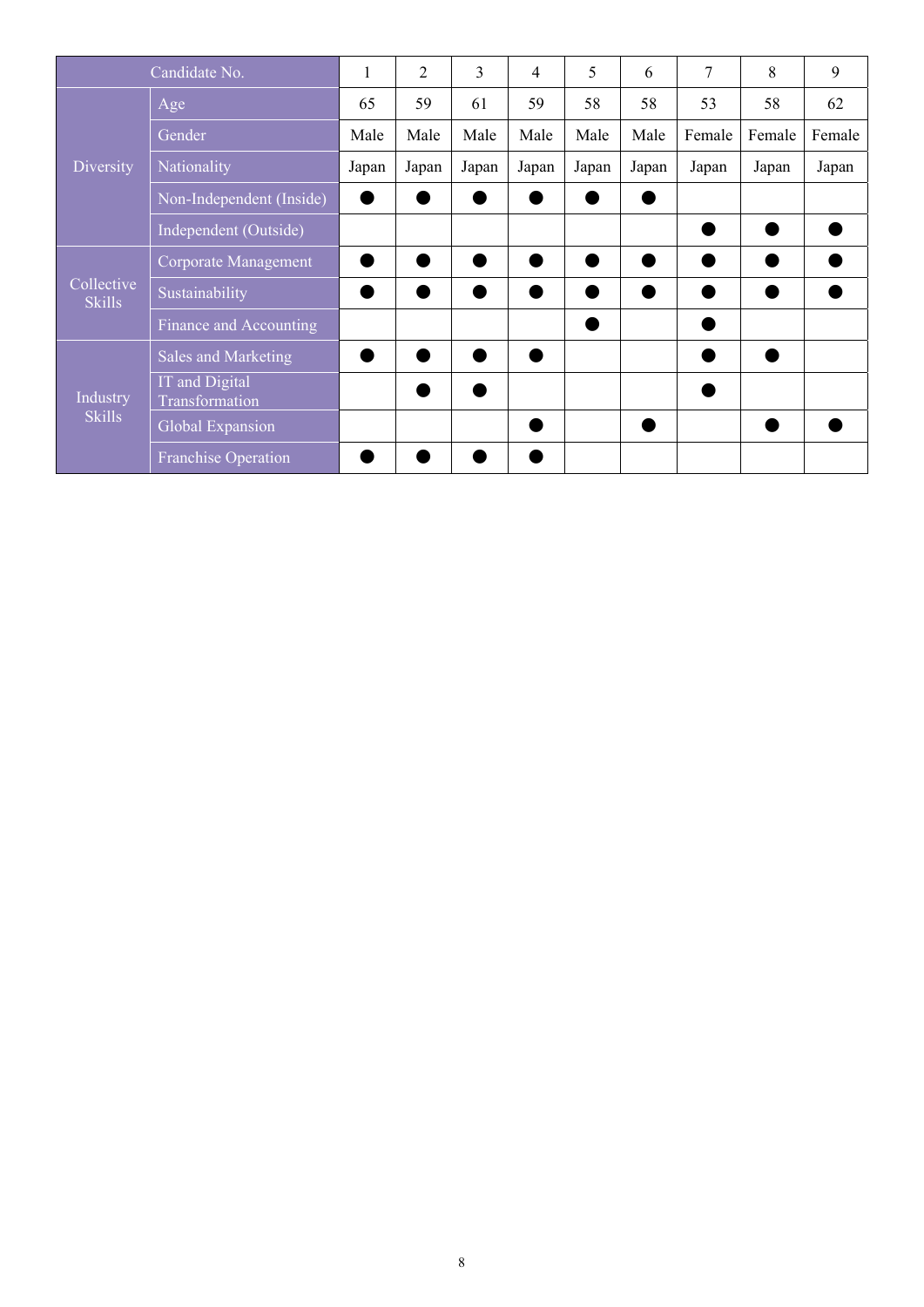## Board Skills Matrix

|                             | <b>Skill</b>                     | Requirements (Description of Skills)                                                                                                                                                                                                                                          |  |  |
|-----------------------------|----------------------------------|-------------------------------------------------------------------------------------------------------------------------------------------------------------------------------------------------------------------------------------------------------------------------------|--|--|
|                             | Corporate<br>Management          | Ability to effectively allocate business resources based on legal and compliance skills,<br>risk management skills and human resources skills, in order to achieve sustained<br>growth and to raise corporate value over the medium- to long-term                             |  |  |
| Collective<br><b>Skills</b> | Sustainability                   | Ability to manage business to sow the seeds of joy for people and society while<br>striving to co-exist and co-prosper with the environment and local communities, based<br>on our franchise business system                                                                  |  |  |
|                             | Finance and<br>Accounting        | Accounting and strategic financial skills that come with well-founded knowledge and<br>experience required for strategic financial planning to forge a solid financial<br>foundation, invest in growth and enhance shareholder returns                                        |  |  |
| Industry<br><b>Skills</b>   | Sales and<br>Marketing           | Strategic marketing skills, including those for developing and manufacturing<br>(production) of products and services, required for our franchising businesses                                                                                                                |  |  |
|                             | IT and Digital<br>Transformation | Ability to drive corporate reform across Duskin's products, services and business<br>model, but also the corporate culture and climate, by using data and digital<br>technologies; this is a skill required nowadays with digitalization on the rise as<br>lifestyles change. |  |  |
|                             | Global Expansion                 | Ability required for capturing new growth opportunities not only in the domestic<br>market affected by aging and a declining birthrate, but also with an eye toward entering<br>emerging overseas markets following their growing populations                                 |  |  |
|                             | Franchise<br>Operation           | Ability to lead operations as a franchisor, including organizational development; this<br>is a skill especially required by Duskin — a pioneer for franchising in Japan and<br>currently a franchisor for almost all of its businesses.                                       |  |  |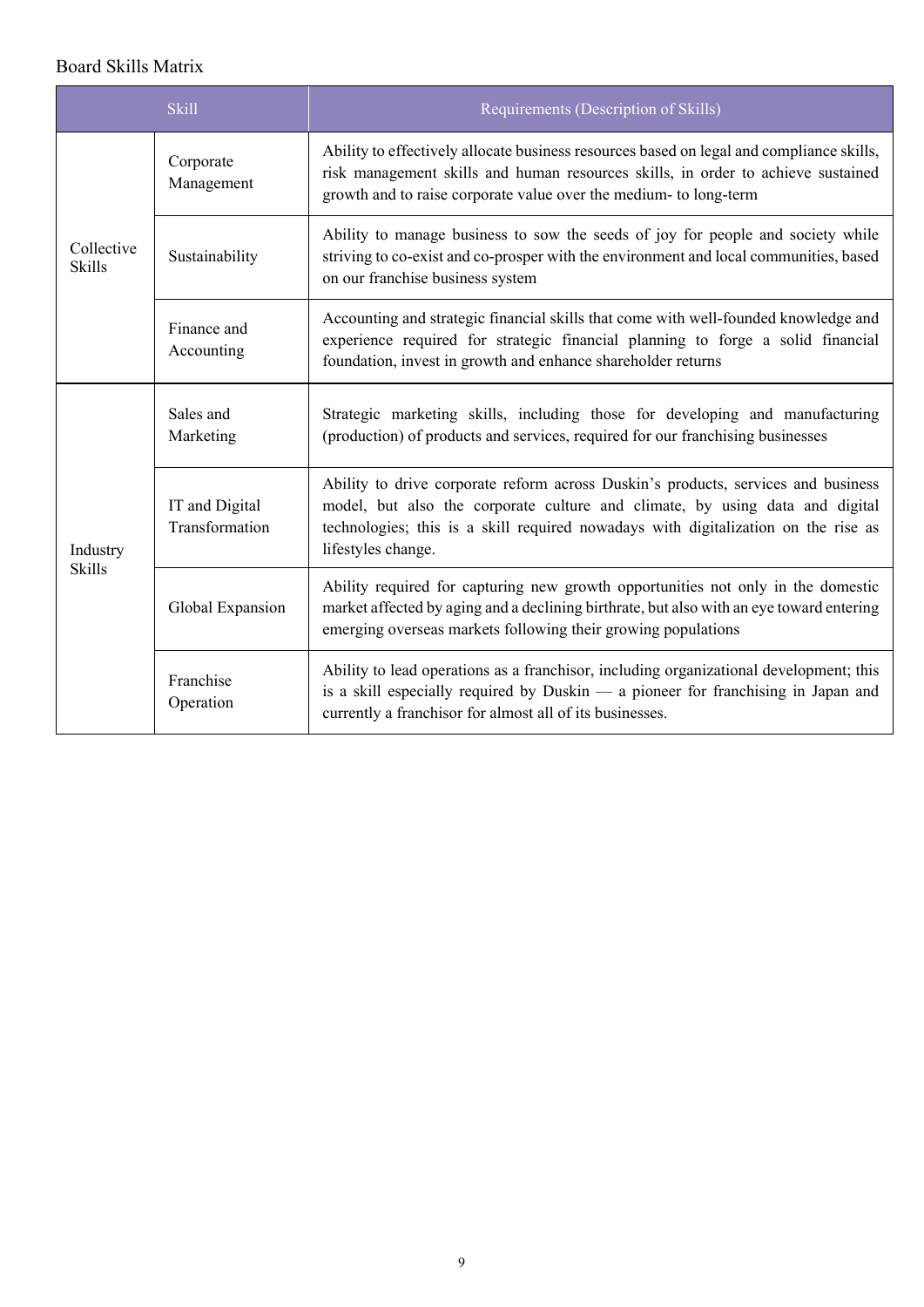### **Reference: Policy on selecting Director candidates**

Director candidates must have the proper character, knowledge and ethics for this post, and must have no health issues that would prevent them from performing their duties. The candidates must also be capable of consistently executing the medium- to long-term growth strategy of the Duskin Group, making a positive impact on the vitality of our organization.

With regard to candidates for internal Director positions, the President and CEO requests recommendations from current Directors, Audit and Supervisory Board Members and Operating Officers and selects the candidates for review by the Directors Evaluation Committee. After taking into account the feedback of the committee, the President and CEO proposes suitable candidates who are then selected after thorough discussion and deliberation by the Board of Directors.

Outside Director candidates must have no conflict of interest with respect to the Duskin Group and must be able to maintain their independence. They must also have the business experience and expertise to perform supervisory and advisory functions for the Board of Directors. In addition, they must be capable of providing beneficial advice from many perspectives to ensure management transparency, soundness and fairness. Candidates for Outside Director positions are then selected after thorough deliberation by the Board of Directors.

In order to maintain independence and effectiveness, the Directors Evaluation Committee must consist of only independent Outside Directors and Outside Audit and Supervisory Board Members in accordance with regulations of the Tokyo Stock Exchange.

### Candidate No. **1**

# **Teruji Yamamura**



**Reappointment** 

Number of Board of Directors meetings attended during FY 2021: 17/17  $(100.0\%)$ 

# **Date of birth Number of shares owned: 39,106 January 28, 1957 Tenure: 18 years (at the close of this Ordinary General Meeting of Shareholders)**

### **Position/Career Summary**

| Apr. 2018 | <b>Representative Director</b>         |
|-----------|----------------------------------------|
|           | President and CEO (to the present)     |
| Apr. 2009 | President and CEO                      |
| Apr. 2007 | Director                               |
|           | Care Service Business Group, Rent-All, |
|           | Home Instead (now Life Care)           |
| June 2004 | Director and Assistant General Manager |
|           | Clean Service Business Group           |
| Jan. 1982 | Joined the Company                     |
|           |                                        |

### **Reasons for nomination as a candidate for Director**

Since becoming President and CEO in 2009, Mr. Yamamura has served as Chairman of the Board of Directors. He has been encouraging open and constructive discussion and effectively managing the Board meetings, while leading the ONE DUSKIN long-term strategy. Mr. Yamamura possesses extensive expertise in franchise business management garnered over his long career at Duskin as a top executive as well as strong leadership and the foresight to navigate the Company through the ever-changing and unpredictable business environment — both essential qualities of Directors. The Company believes Mr. Yamamura is an indispensable Board member to continue raising corporate value over the medium- to long-term while also aiming for co-existence and coprosperity with the environment and local communities. Based on these reasons, the Company requests a vote in his favor for re-election as a Director.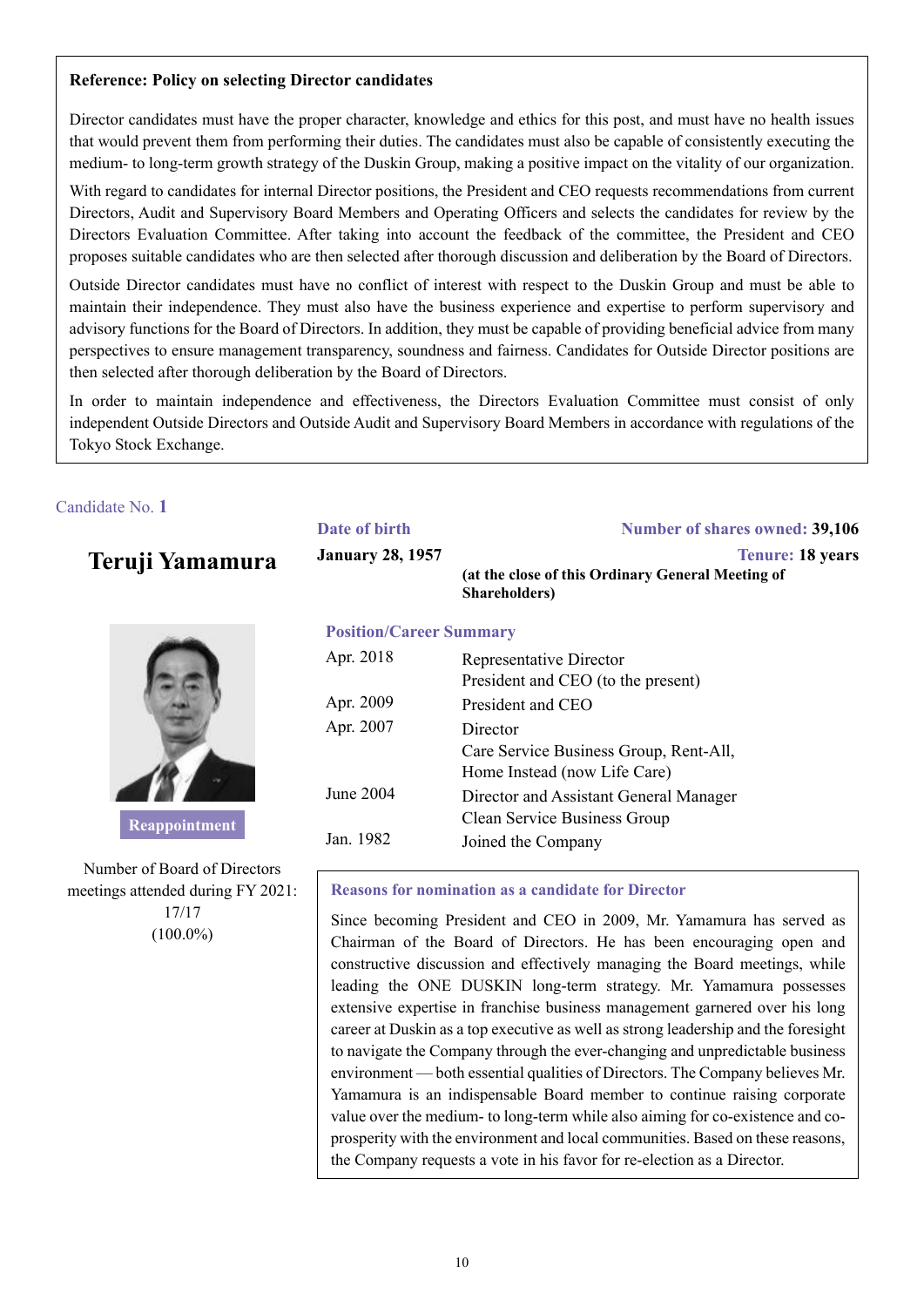### Candidate No. **2**

**Hiroyuki Okubo**



**Reappointment** 

Number of Board of Directors meetings attended during FY 2021: 17/17  $(100.0\%)$ 

| Number of shares owned: 6,721                                                                                                                                                                | Date of birth                  |  |  |
|----------------------------------------------------------------------------------------------------------------------------------------------------------------------------------------------|--------------------------------|--|--|
| <b>Tenure: 2 years</b><br>(at the close of this Ordinary General Meeting of<br>Shareholders)                                                                                                 | June 30, 1962                  |  |  |
|                                                                                                                                                                                              | <b>Position/Career Summary</b> |  |  |
| Director and Operating Officer<br>Corporate Planning Group (to the present)                                                                                                                  | June 2021                      |  |  |
| Director and Operating Officer                                                                                                                                                               | Apr. 2021                      |  |  |
| President's Office, Corporate Planning, Information<br>System, Shared Services Center<br>Director and Operating Officer<br>President's Office, Information System, Shared<br>Services Center | Dec. 2020                      |  |  |
| Manager, Corporate Planning<br>Director and Operating Officer<br>President's Office, Information System                                                                                      | June 2020                      |  |  |
| Manager, Corporate Planning<br><b>Operating Officer</b><br><b>Information System</b>                                                                                                         | Apr. 2020                      |  |  |
| Manager, Corporate Planning<br>Operating Officer<br>Manager, Corporate Planning                                                                                                              | Apr. 2018                      |  |  |
| Joined the Company                                                                                                                                                                           | Apr. 1985                      |  |  |

### **Reasons for nomination as a candidate for Director**

Following a long career in product development and marketing for our mainstream business, Clean & Care Group, Mr. Okubo led the formulation of growth strategies and the strengthening of corporate governance after becoming Manager of Corporate Planning. Since 2020, he has served as Operating Officer of Information System contributing greatly to maintaining Duskin's IT and digital infrastructure as well as to advancing its Digital Transformation. Mr. Okubo possesses abundant experience in business operations and extensive expertise in managing franchise businesses which enable him to proactively provide constructive opinions from the standpoint of management strategy. The Company believes Mr. Okubo is an indispensable Board member for further improving the effectiveness of the Board of Directors' decision-making and supervisory functions in order to continue raising corporate value over the medium- to long-term while also aiming for co-existence and co-prosperity with the environment and local communities. Based on these reasons, the Company requests a vote in his favor for re-election as a Director.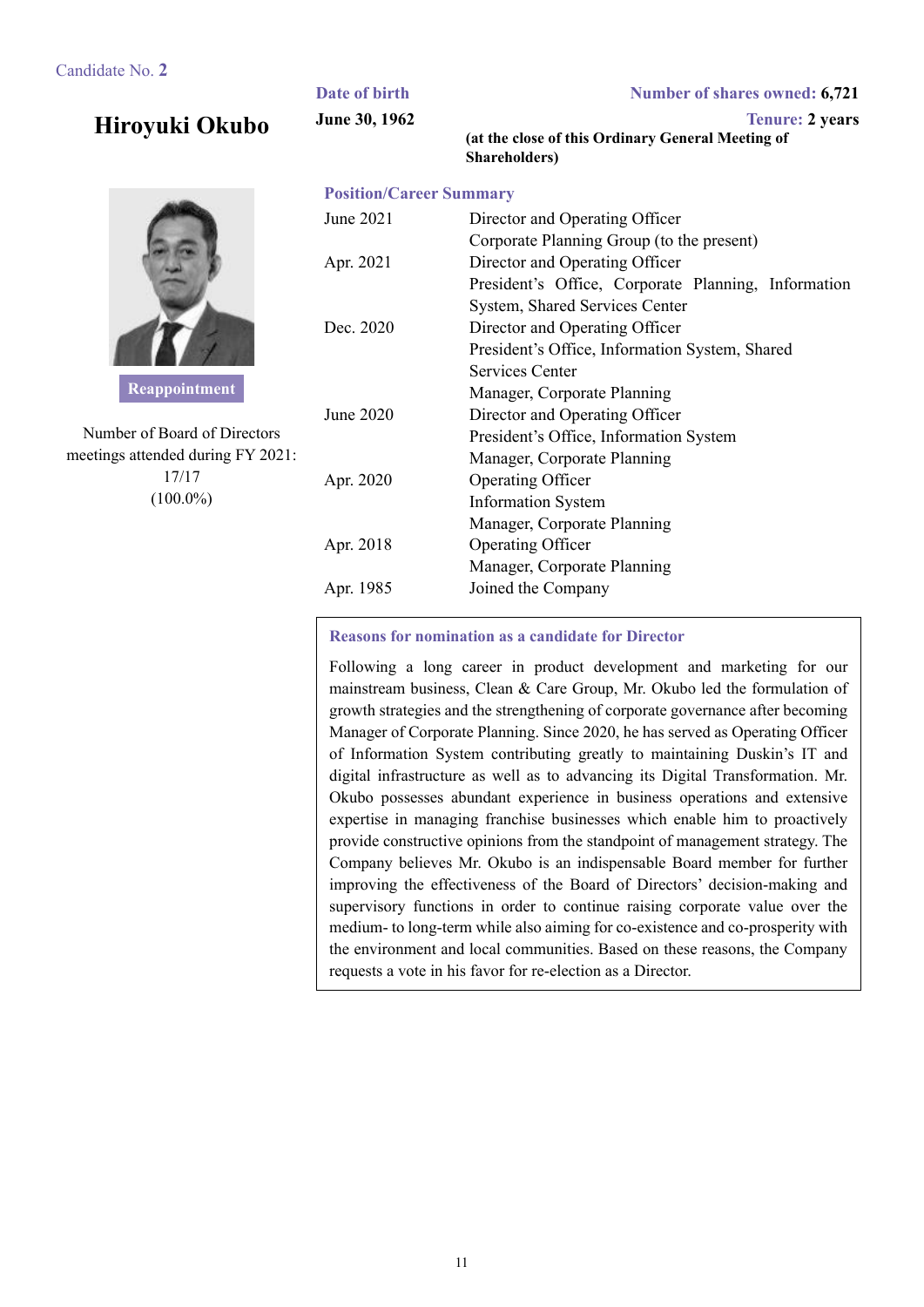# **Kazushi Sumimoto**



**Reappointment** 

Number of Board of Directors meetings attended during FY 2021: 17/17 (100.0%)

|                                | <b>Shareholders</b> )                                   |
|--------------------------------|---------------------------------------------------------|
| <b>Position/Career Summary</b> |                                                         |
| Apr. 2022                      | Director and COO                                        |
|                                | Direct Selling Group (to the present)                   |
| June 2020                      | Director and COO                                        |
|                                | Direct Selling Group                                    |
|                                | General Manager, Strategy Management, Direct            |
|                                | Selling Group                                           |
| Apr. 2020                      | Director and Executive Operating Officer                |
|                                | Direct Selling Group                                    |
|                                | General Manager, Strategy Management, Direct            |
|                                | Selling Group                                           |
| Apr. 2019                      | Director and Executive Operating Officer                |
|                                | Corporate Planning, General Affairs, Accounting, Public |
|                                | Relations, Information System, Production & Logistics   |
| Apr. 2018                      | Director and Senior Operating Officer                   |
|                                | Corporate Planning, Production & Logistics Group        |
| May 2016                       | Director, Corporate Planning, Life Care Development     |
|                                | Group, Rent-All, Uniform Service, Health & Beauty       |
| June 2014                      | Director, Home Instead (now Life Care)                  |
|                                | Division Manager, Rent-All                              |
| Apr. 1983                      | Joined the Company                                      |

**Date of birth Number of shares owned: 16,040 November 29, 1960 Tenure: 8 years** 

**(at the close of this Ordinary General Meeting of** 

### **Reasons for nomination as a candidate for Director**

After contributing to the development of Clean & Care Business and Rent-All Business, Mr. Sumimoto has played a key role at Corporate Planning and Production & Logistics Group since 2016. Currently, he is overseeing the entire Direct Selling Group. At the Board of Directors, Mr. Sumimoto proactively speaks up with accurate and constructive opinions supported by his experiences to assist the President and CEO, and provides strong leadership for the Board of Directors. Mr. Sumimoto possesses extensive expertise in franchise business management garnered over his long career at Duskin as a top executive. The Company believes Mr. Sumimoto is an indispensable Board member for further improving the effectiveness of the Board of Directors' decision-making and supervisory functions in order to continue raising corporate value over the medium- to long-term while also aiming for co-existence and co-prosperity with the environment and local communities. Based on these reasons, the Company requests a vote in his favor for re-election as a Director.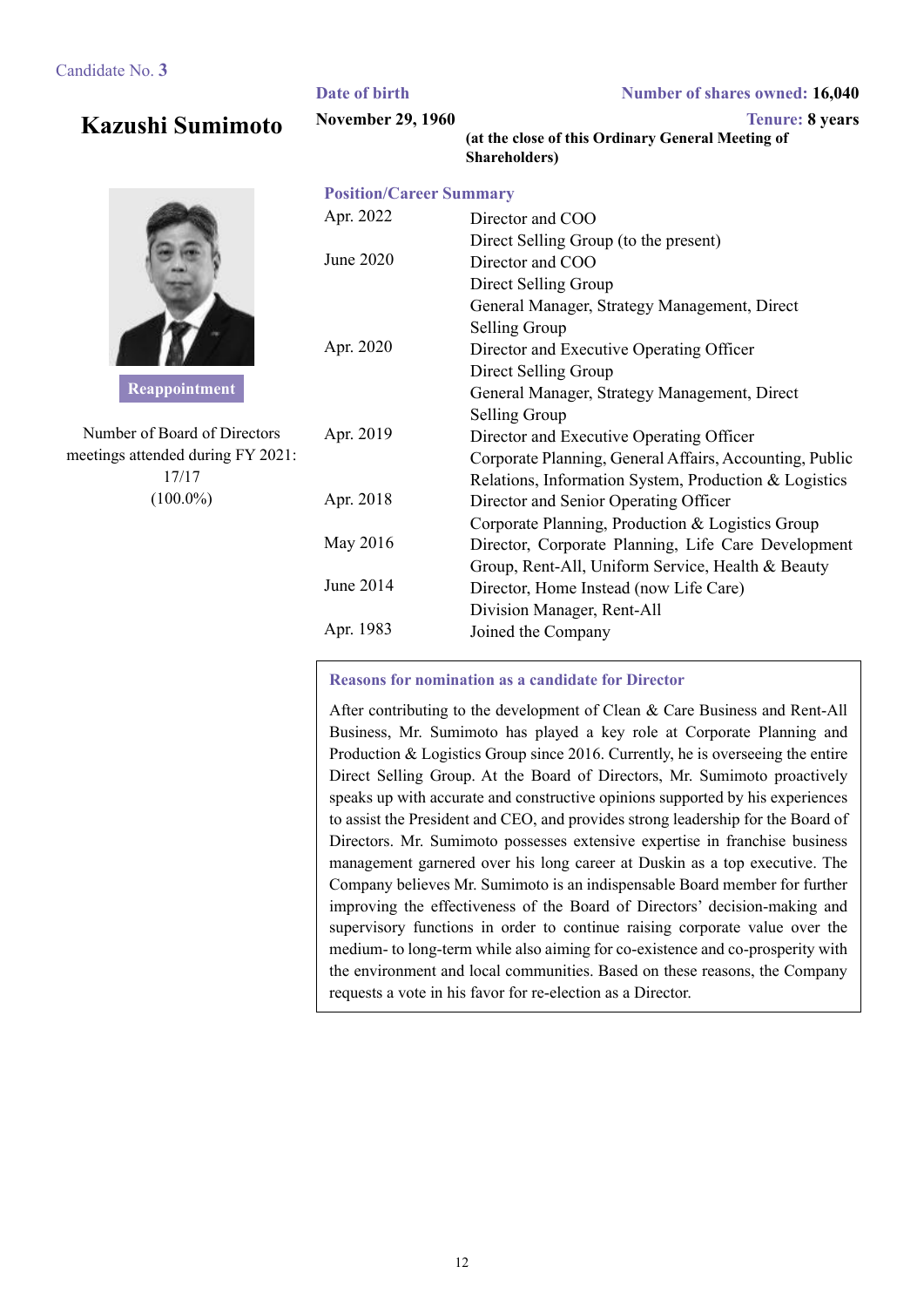**Tetsuya Wada**



**Reappointment** 

Number of Board of Directors meetings attended during FY 2021: 17/17  $(100.0\%)$ 

### **Date of birth Number of shares owned: 6,075 July 17, 1962** Tenure: 2 years **(at the close of this Ordinary General Meeting of Shareholders)**

### **Position/Career Summary**

| Oct. 2020 | Director and COO                             |
|-----------|----------------------------------------------|
|           | Food Group (to the present)                  |
| June 2020 | Director and COO                             |
|           | Food Group                                   |
|           | Division Manager, Food Business Development  |
| Apr. 2020 | Operating Officer                            |
|           | Food Group                                   |
|           | Division Manager, Food Business Development  |
| Apr. 2018 | <b>Operating Officer</b>                     |
|           | General Manager, Mister Donut Business Group |
| Apr. 1986 | Joined the Company                           |
|           |                                              |

**Reasons for nomination as a candidate for Director** 

Mr. Tetsuya Wada has been involved in the Food Group since joining Duskin. After supervising the Mister Donut overseas operations, he was assigned to oversee Food Business Development as Division Manager. After serving successfully in those positions, he became General Manager at the Mister Donut Business Group to lead the brand's revitalization. Currently, he is overseeing the entire Food Group. Leveraging his experience, Mr. Wada proactively provides constructive opinions on matters including the Direct Selling Group, contributing greatly to improving the effectiveness of the Board of Directors meetings. Mr. Wada has abundant experience in business operations and extensive expertise in managing franchise businesses. The Company believes Mr. Wada is an indispensable Board member for further improving the effectiveness of the Board of Directors' decision-making and supervisory functions in order to continue raising corporate value over the medium- to longterm while also aiming for co-existence and co-prosperity with the environment and local communities. Based on these reasons, the Company requests a vote in his favor for re-election as a Director.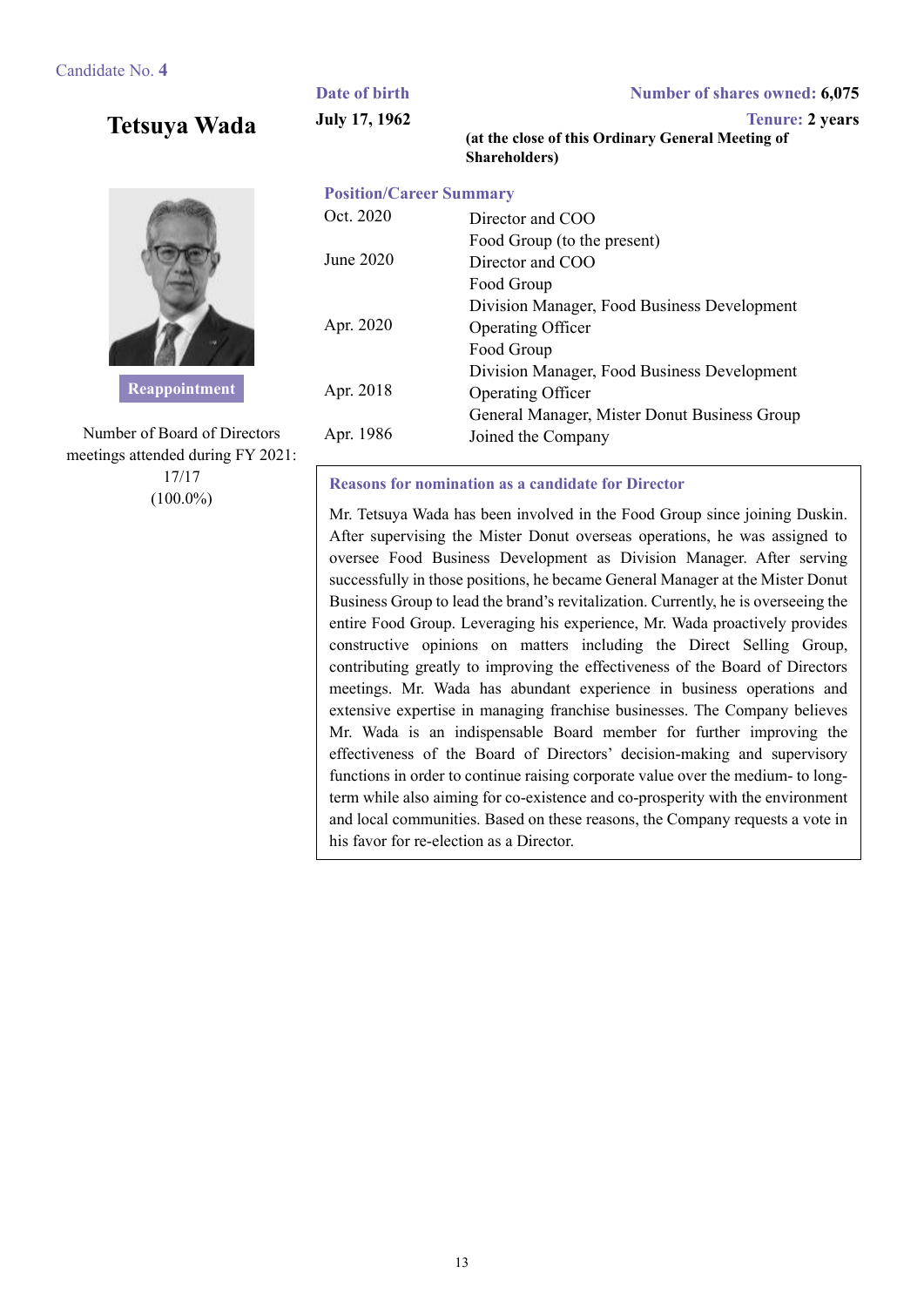**Naoto Miyata**



**Reappointment** 

Number of Board of Directors meetings attended during FY 2021: 17/17 (100.0%)

### **Date of birth Number of shares owned: 5,276 August 16, 1963 Tenure: 2 years (at the close of this Ordinary General Meeting of Shareholders)**

### **Position/Career Summary** Apr. 2021 Director and CFO Corporate Administration Group (to the present) June 2020 Director and CFO Legal Affairs and Corporate Compliance, Accounting, General Affairs Apr. 2020 Operating Officer Accounting Apr. 2018 Joined the Company General Manager, Corporate Account Apr. 2014 General Manager Public & Financial Institutions Banking Dept. Sumitomo Mitsui Banking Corporation

### **Reasons for nomination as a candidate for Director**

Mr. Miyata has extensive knowledge in areas including finance and capital policy, garnered through previous roles in his long-term career at Sumitomo Mitsui Banking Corporation. Since joining Duskin, he has accumulated knowledge and experience in the general management of franchise businesses through initiatives to reinforce the Corporate Account platform. Since 2020, he has served as Chief Financial Officer (CFO). Mr. Miyata proactively provides constructive opinions, mainly regarding financial strategy, contributing greatly to improving the effectiveness of the Board of Directors meetings. The Company believes Mr. Miyata is an indispensable Board member for further improving the effectiveness of the Board of Directors' decision-making and supervisory functions in order to continue raising corporate value over the medium- to longterm while also aiming for co-existence and co-prosperity with the environment and local communities. Based on these reasons, the Company requests a vote in his favor for re-election as a Director.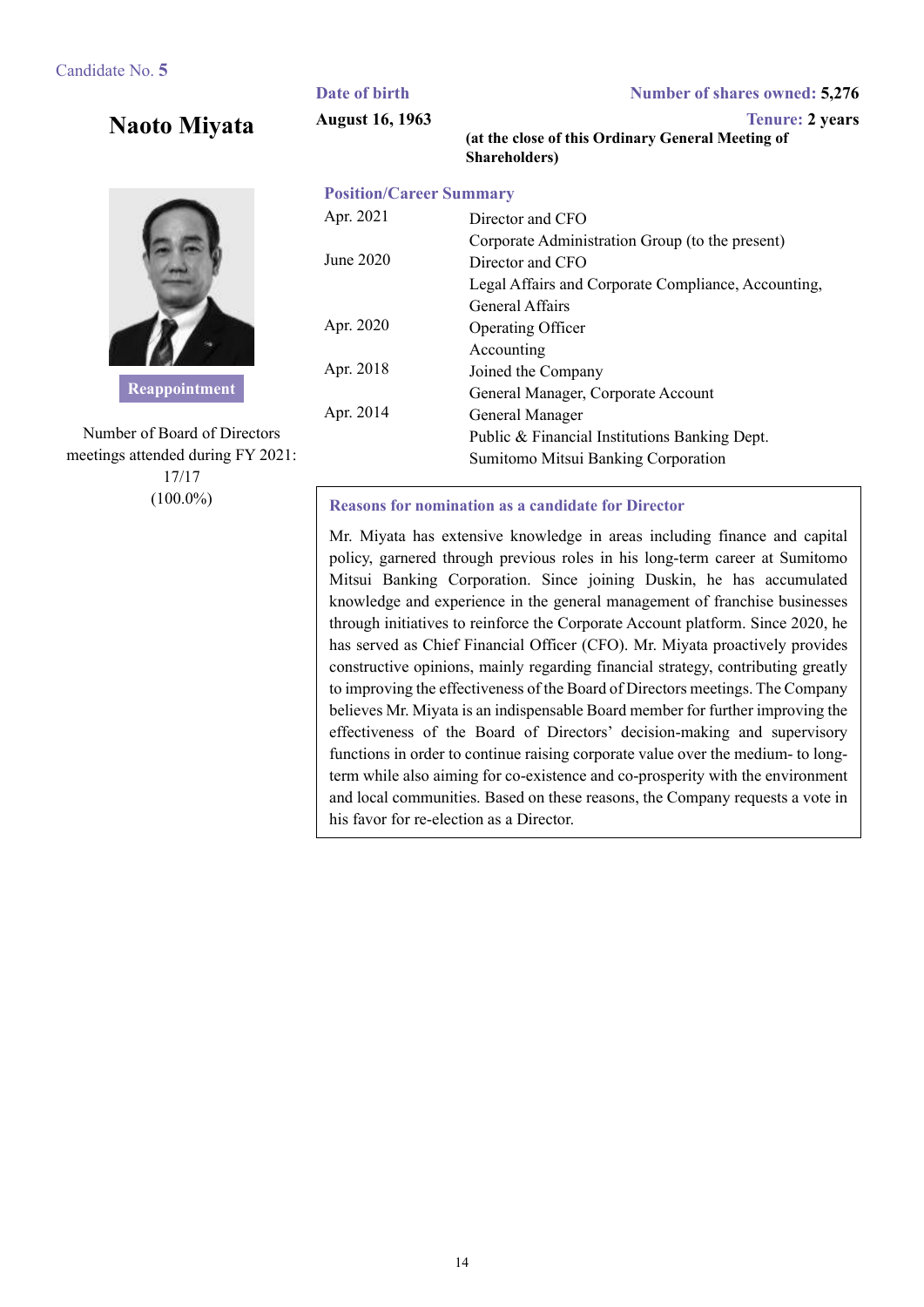# **Shinichiro Ueno**



**New appointment** 

# **February 19, 1964**

### **Position/Career Summary**

| Apr. 2021       | Operating Officer                                |
|-----------------|--------------------------------------------------|
|                 | <b>Public Relations</b>                          |
|                 | Manager, International Division (to the present) |
| May 2019        | Manager                                          |
|                 | International Division                           |
| June 2012       | Chairman and CEO                                 |
|                 | Duskin Shanghai Co., Ltd.                        |
| Mar. 2009       | Manager                                          |
|                 | Clean Service Sales Planning                     |
| <b>May 2000</b> | Joined the Company                               |
|                 |                                                  |

### **Reasons for nomination as a candidate for Director**

After building his long career at Duskin in sales planning for our mainstream business, Clean & Care Group, Mr. Ueno went on to lead and contribute greatly to the further expansion of the business overseas after being entrusted with overseeing the subsidiary in Shanghai in 2012. Since 2021, he has served as Operating Officer and proactively provided constructive opinions during the Board of Directors meetings, contributing greatly to supporting timely and appropriate business execution. Mr. Ueno has abundant experience in global business operations and extensive expertise in managing franchise businesses. The Company believes Mr. Ueno is an indispensable Board member for further improving the effectiveness of the Board of Directors' decision-making and supervisory functions in order to continue raising corporate value over the medium- to long-term while also aiming for co-existence and co-prosperity with the environment and local communities. Based on these reasons, the Company requests a vote in his favor for election as a Director.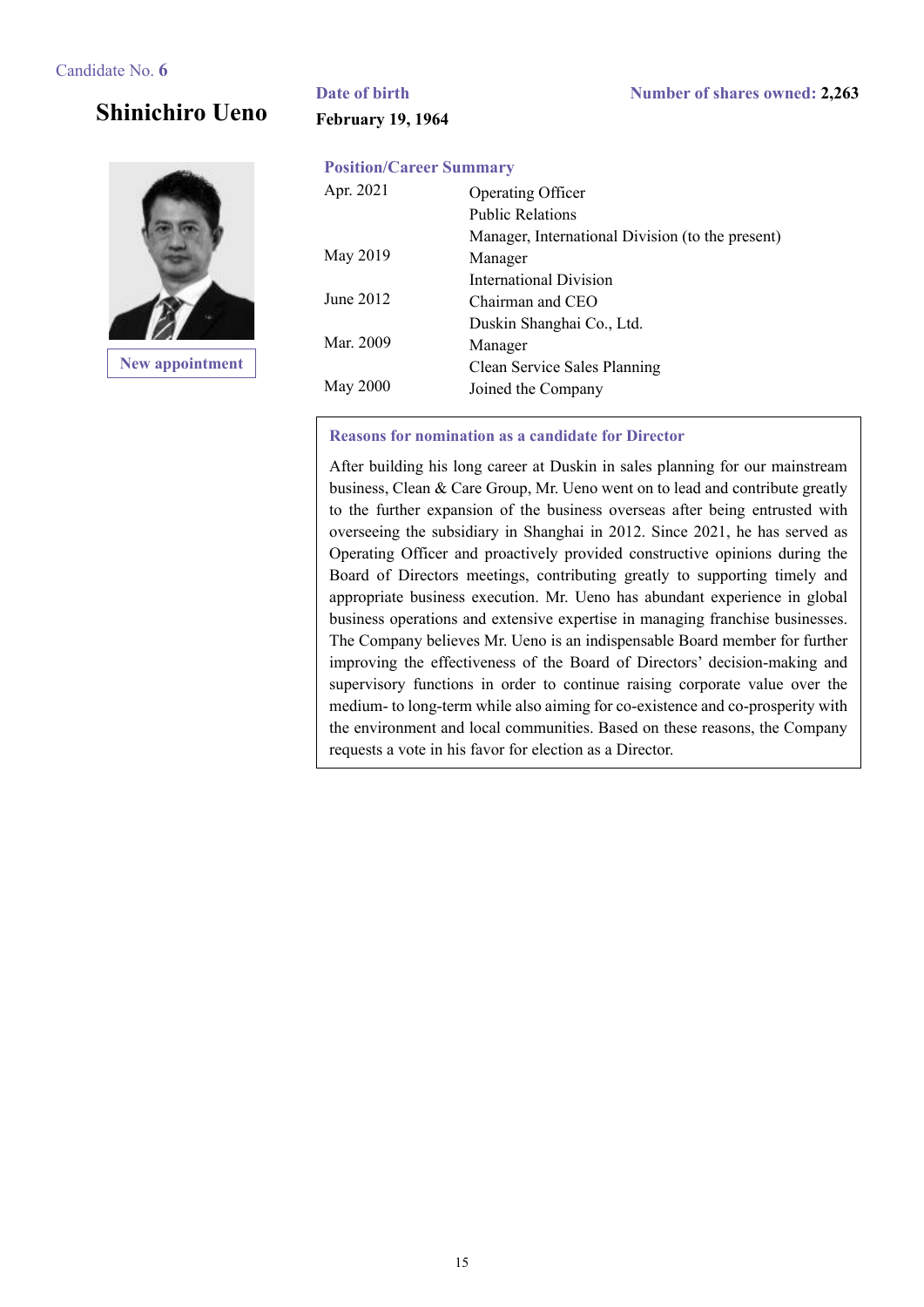# **Nobuko Sekiguchi**



**Reappointment** 

Candidate for Independent Outside Director

Number of Board of Directors meetings attended during FY 2021: 17/17  $(100.0\%)$ 

**Date of birth Number of shares owned: 100 July 3, 1968 Tenure: 3 years** 

**(at the close of this Ordinary General Meeting of Shareholders)**

### **Position/Career Summary**

| June 2020 | Outside Director, Audit & Supervisory Committee       |
|-----------|-------------------------------------------------------|
|           | Member, H2O Retailing Corporation (to the present)    |
| June 2019 | Director, the Company (to the present)                |
| Mar. 2019 | Resigned from CAPCOM CO., LTD.                        |
| Apr. 2016 | Managing Corporate Officer                            |
|           | Head of Corporate Planning & Human Resources Division |
| Apr. 2011 | Corporate Officer                                     |
|           | Head of Corporate Planning Division                   |
| Apr. 2007 | General Manager of Accounting Department              |
| Nov. 2005 | Joined CAPCOM CO., LTD.                               |
|           |                                                       |

### Significant concurrent position:

Outside Director, Audit & Supervisory Committee Member, H2O Retailing Corporation

### **Reasons for nomination as a candidate for Outside Director and expected roles**

After working as a management consultant, Ms. Sekiguchi joined CAPCOM CO., LTD. where as a Managing Corporate Officer, she was engaged in leadership roles involving corporate planning and personnel system reforms. Included in her corporate planning responsibilities were the formulation of its Mid-Term Plan, the annual budget management, corporate reorganization and M&A transactions. Based on her experience and expertise, Ms. Sekiguchi is expected to provide comprehensive supervision of management and advice from the perspective of enhancing medium- and long-term corporate value. Therefore, the Company requests a vote in her favor for re-election as an Outside Director.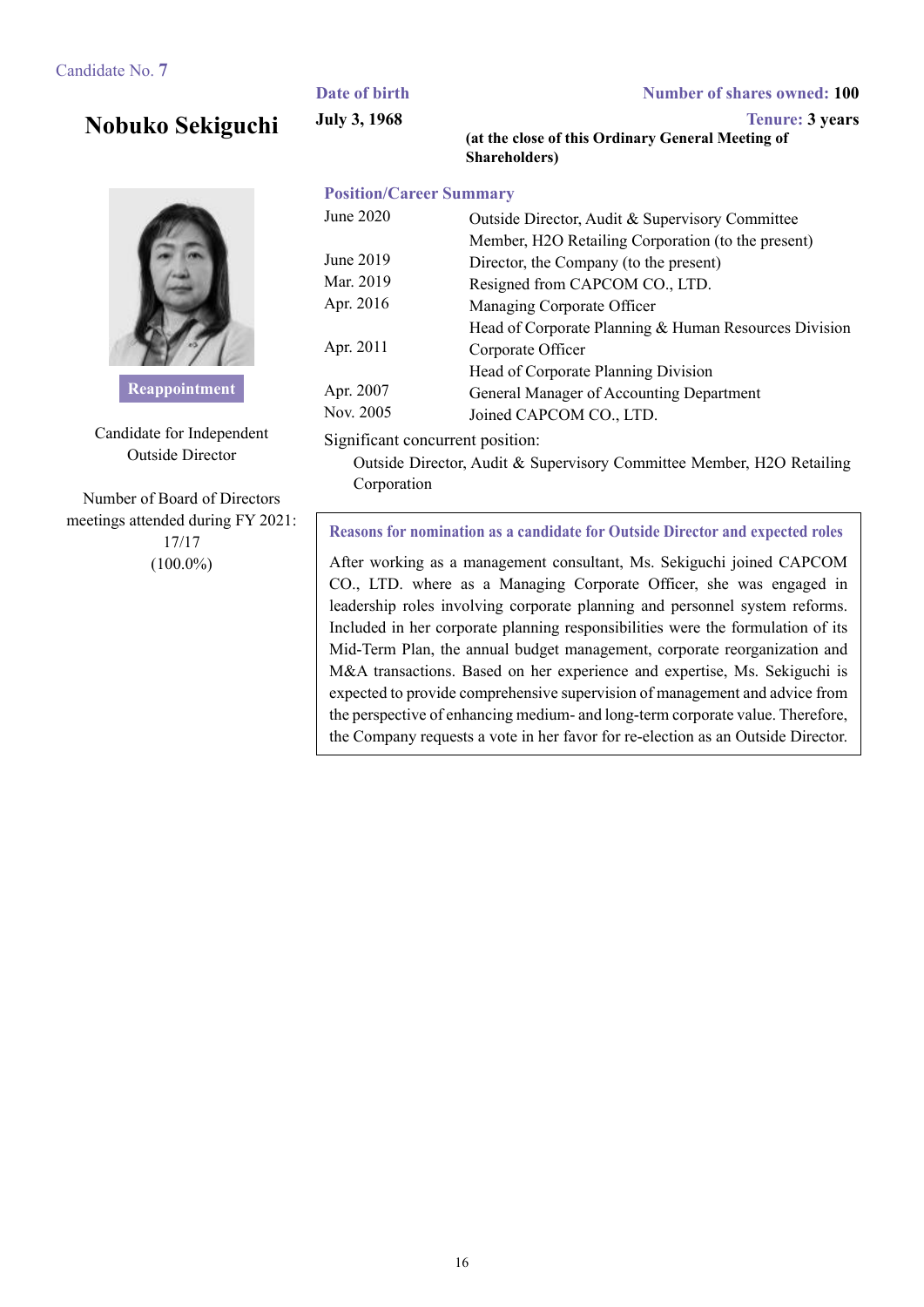# **Yukiko Tsujimoto**

(Maiden name: Yukiko Okamoto)



**Reappointment** 

Candidate for Independent Outside Director

Number of Board of Directors meetings attended during FY 2021: 17/17  $(100.0\%)$ 

|                                | (at the close of this Ordinary General Meeting of<br><b>Shareholders</b> ) |
|--------------------------------|----------------------------------------------------------------------------|
| <b>Position/Career Summary</b> |                                                                            |
| Apr. 2022                      | Advisor to the City of Kobe (Recruitment and Training)                     |
|                                | (to the present)                                                           |
| Mar. 2022                      | <b>Outside Director</b>                                                    |
|                                | SAKATA INX CORPORATION (to the present)                                    |
| June 2020                      | Director, the Company (to the present)                                     |
| Nov. 2014                      | Representative Director, Shapes Co., Ltd. (to the present)                 |
| June 2014                      | Resigned from Procter & Gamble Japan K.K.                                  |
| Apr. 2014                      | Resigned from the position of Director, P&G K.K.                           |
| <b>July 2012</b>               | <b>External Relations Director</b>                                         |
|                                | Procter & Gamble Japan K.K.                                                |
| June 2012                      | Resigned from the position of Director, Procter & Gamble                   |
|                                | Japan K.K.                                                                 |
| Apr. 2008                      | Director                                                                   |
|                                | P&G K.K.                                                                   |
| Mar. 2006                      | Director                                                                   |
|                                | Procter & Gamble Japan K.K.                                                |
| Apr. 1986                      | Joined Procter & Gamble Far East Inc. (now Procter &                       |
|                                |                                                                            |

**February 10, 1964** Tenure: 2 years

**(at the close of this Ordinary General Meeting of** 

### Significant concurrent position:

Representative Director, Shapes Co., Ltd.

Outside Director, SAKATA INX CORPORATION

Gamble Japan K.K.)

### **Reasons for nomination as a candidate for Outside Director and expected roles**

Ms. Tsujimoto has a wealth of experience and knowledge in corporate management as a Director of Procter & Gamble Japan K.K. Ms. Tsujimoto brings with her an extensive expertise accumulated during her career with Procter & Gamble Japan, where she was responsible for brand marketing and communications and took a leadership role in brand publicity in Asian markets. Based on her experience and expertise, Ms. Tsujimoto is expected to provide comprehensive supervision of management and advice from the perspective of enhancing medium- and long-term corporate value. Therefore, the Company requests a vote in her favor for re-election as an Outside Director.

**Date of birth Number of shares owned: 0**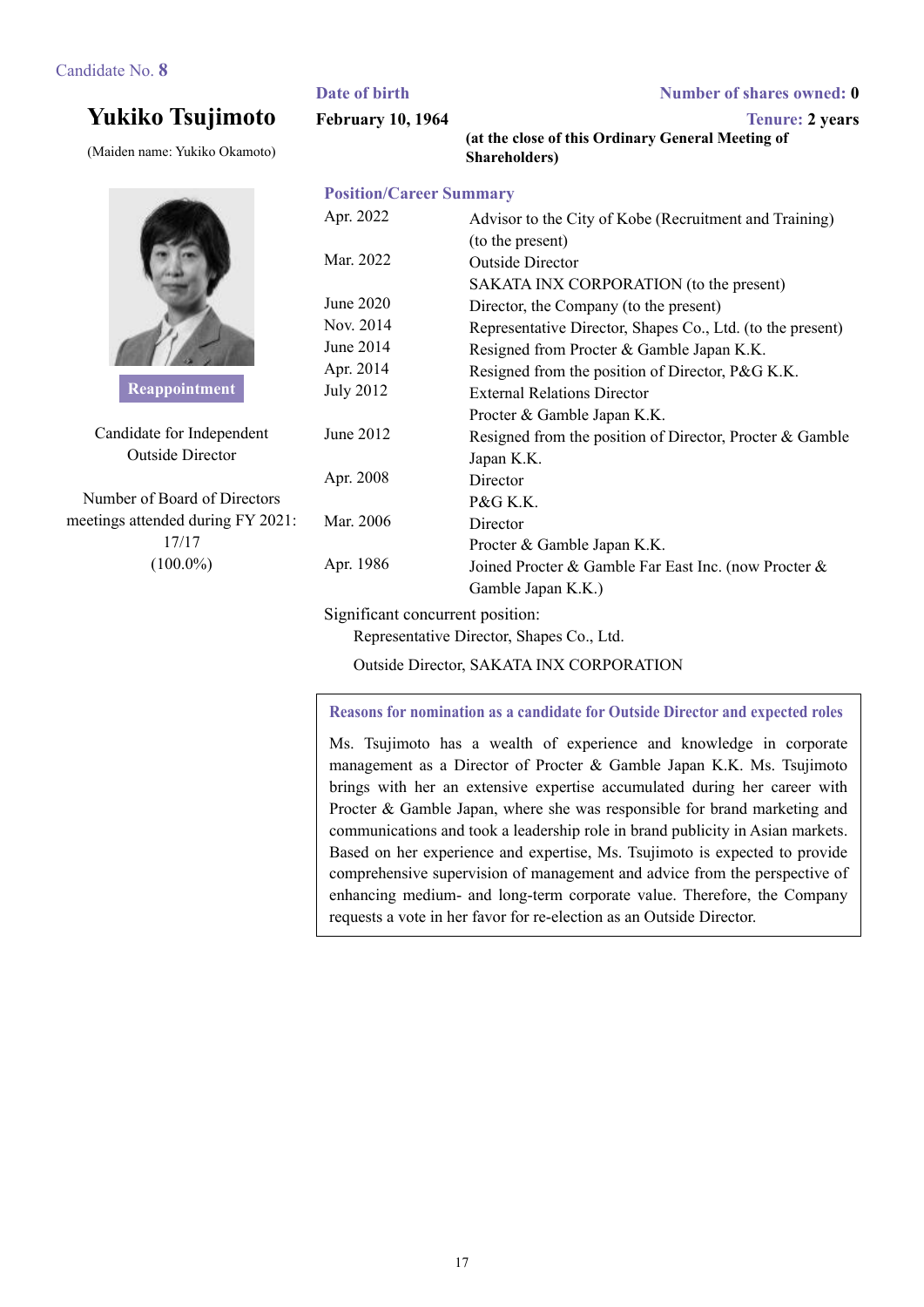**Date of birth Number of shares owned: 0** 

# **Fumi Musashi**



**New appointment**

Candidate for Independent Outside Director

### **August 24, 1959**

### **Position/Career Summary**

| June 2022 | To resign from CHORI CO., LTD                            |
|-----------|----------------------------------------------------------|
| Jan. 2022 | Part-time Adviser                                        |
|           | CHORI CO., LTD                                           |
| Dec. 2020 | Assistant General Manager of Corporate Planning Division |
|           | and Assistant to the Executive Chief Representative for  |
|           | China                                                    |
|           | CHORI CO., LTD                                           |
| June 2018 | Chairman and President                                   |
|           | CHORI (CHINA) CO., LTD.                                  |
| Apr. 2016 | President                                                |
|           | CHORI (CHINA) CO., LTD.                                  |
| Apr. 1982 | Joined CHORI CO., LTD                                    |
|           |                                                          |

**Reasons for nomination as a candidate for Outside Director and expected roles**

Ms. Musashi has been involved in business operations in China since joining CHORI CO., LTD, including breaking new ground for the company as its first female expatriate. Ms. Musashi brings with her also management experience accumulated since 2018 during her appointment as Chairman and President of CHORI (CHINA) CO., LTD., a subsidiary in China.

Based on her experience in global business operations and expertise, Ms. Musashi is expected to provide comprehensive supervision of management and advice from the perspective of enhancing medium- and long-term corporate value. Therefore, the Company requests a vote in her favor for election as an Outside Director.

### Notes:

- 1. There is no conflict of interest between any of the candidates and Duskin.
- 2. The number of shares owned by Mr. Shinichiro Ueno includes the shares held through Duskin Employee Stock Ownership Plan.
- 3. Duskin has designated Ms. Nobuko Sekiguchi and Ms. Yukiko Tsujimoto as Independent Directors in accordance with regulations of the Tokyo Stock Exchange. If these Director candidates are re-elected as proposed, Duskin plans to again designate them as Independent Directors. Likewise, if Ms. Fumi Musashi is elected as Director, she will be appointed as an Independent Director.
- 4. Duskin has contracts with Ms. Nobuko Sekiguchi and Ms. Yukiko Tsujimoto that limit their liability as provided in Article 423, Paragraph 1 of the Companies Act within the amount prescribed by laws or ordinances. If these two Outside Director candidates are re-elected as proposed, Duskin plans to extend their contracts. Likewise, if Ms. Fumi Musashi is elected as proposed, Duskin plans to enter into the same limited liability agreement with her too.
- 5. Duskin has entered into a directors and officers liability insurance (D&O Insurance) contract with an insurance company. The outline of this agreement is described on page 40 of the present convocation notice (Japanese version only). The candidates nominated for reappointment have concluded already such a contract. If they are re-elected as proposed, they will continue to be covered by the insurance contract. Likewise, if Mr. Shinichiro Ueno and Ms. Fumi Musashi are elected as Directors, they both are to be included as insureds. Duskin intends to renew their contracts once due for renewal (after one year) under the same terms during their tenure by resolution of the Board of Directors.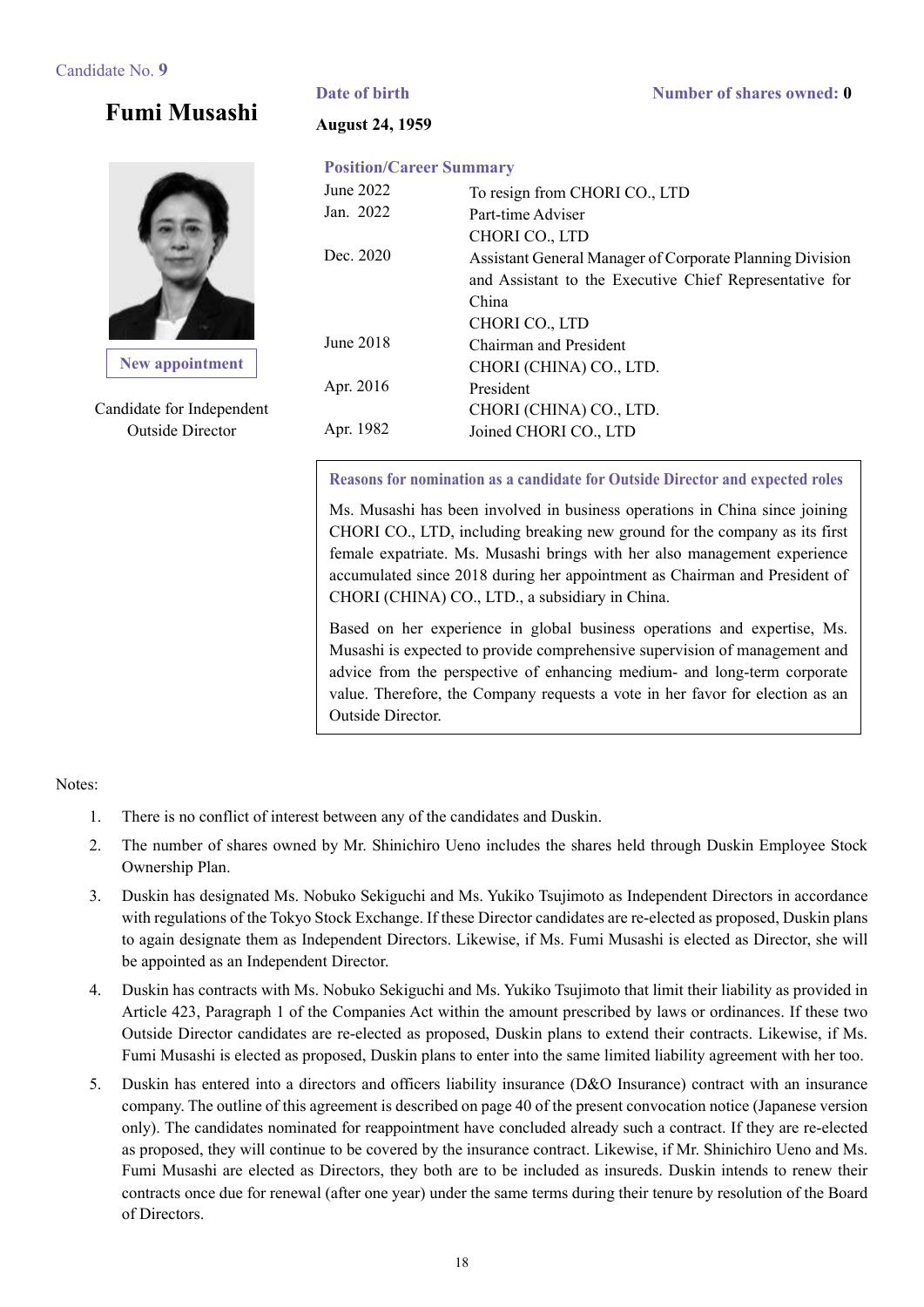### **Proposal 4 Election of One (1) Member of the Audit and Supervisory Board**

The tenure of the current member of the Audit and Supervisory Board, Mr. Takaaki Oda, will expire at the close of this Ordinary General Meeting of Shareholders. Therefore, the election of one (1) member of the Audit and Supervisory Board is proposed.

The submission of this proposal has already been approved by the Audit and Supervisory Board. The candidate for this position is as follows.

### **Reference: Policy on selecting Audit and Supervisory Board Member candidates**

Audit and Supervisory Board Member candidates must have the proper character, knowledge and ethics for this post, and must have no health issues that would prevent them from performing their duties.

The role of Audit and Supervisory Board Members is to properly oversee the performance of Directors (through operational audits (compliance audits) and accounting audits) and to create a sound corporate governance framework. Therefore, Audit and Supervisory Board Member candidates must maintain their independence from the executives and demonstrate the abilities and knowledge necessary for performing their duties with integrity. The candidates are also expected to show profound insights into Duskin's businesses and the ability to make decisions regarding corporate management from an objective and neutral standpoint. The selection of candidates is determined by resolutions of the Board of Directors after obtaining the consent of the Audit and Supervisory Board. In addition, at least one (1) Audit and Supervisory Board Member selected must have considerable expertise in finance and accounting.

Outside Audit and Supervisory Board Member candidates must have no conflict of interest with respect to the Duskin Group, be able to maintain their independence and have extensive knowledge and experience in legal matters, accounting, internal controls, corporate reorganizations and other fields that are needed to oversee and advise the Board of Directors. The selection of candidates is determined by resolutions of the Board of Directors after obtaining the consent of the Audit and Supervisory Board.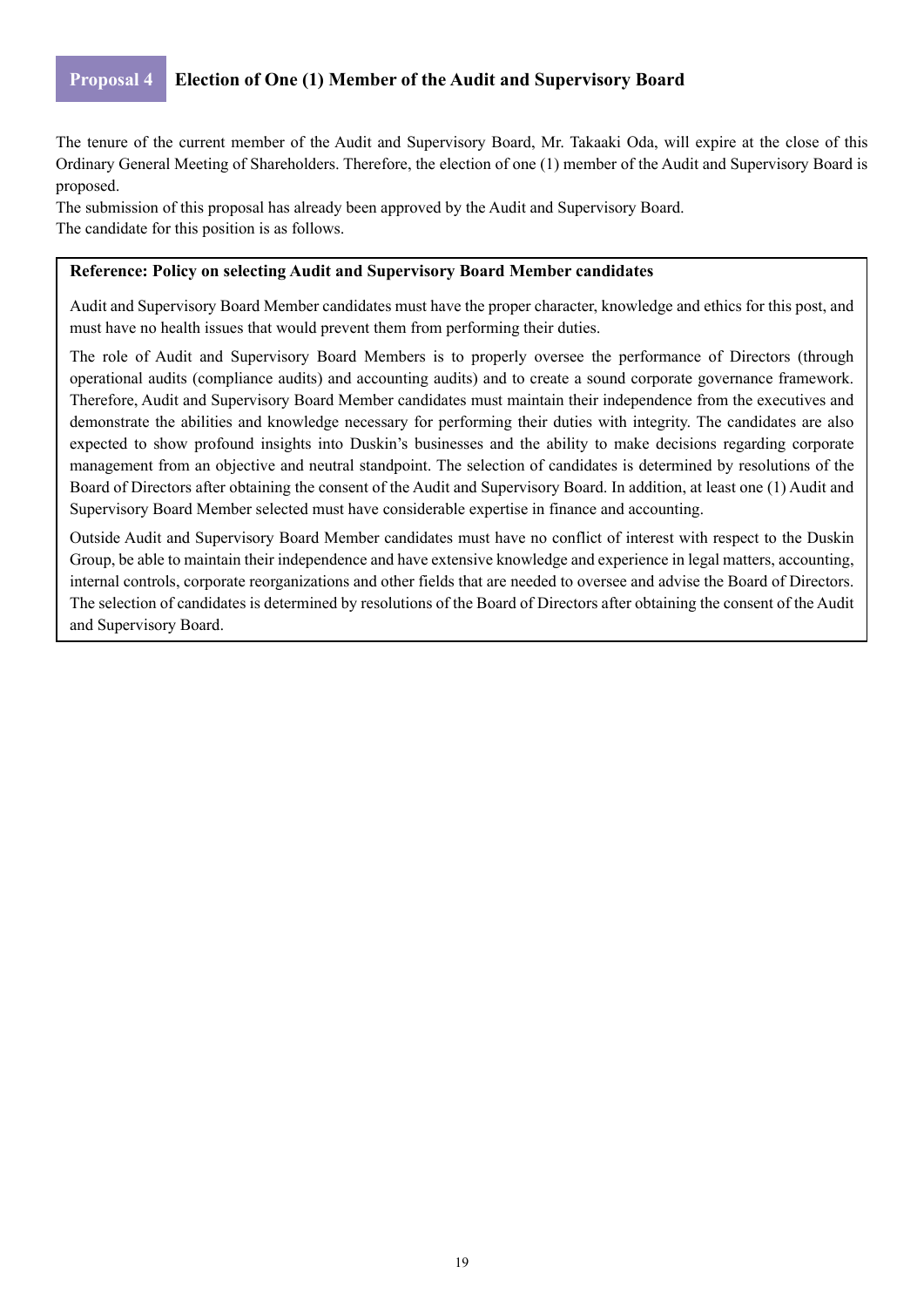# **Hidekazu Saruki**



**New appointment**

Candidate for Independent Outside Member of the Audit and Supervisory Board

# **March 2, 1976**

### **Position/Career Summary**

| May 2011                         | Partner, Miyake & Partners (to the present)           |
|----------------------------------|-------------------------------------------------------|
| Oct. 2001                        | Registered at Osaka Bar Association and joined Miyake |
|                                  | Godo Law Office (now Miyake & Partners)               |
| Nov. 1999                        | Passed National Bar Examination                       |
| Significant concurrent position: |                                                       |
|                                  | Outside Audit and Supervisory Board Member            |

Nishimura Securities Co., Ltd.

Director, Infection Control Sterilization Association (ICSA)

**Reasons for nomination as a candidate for Independent Outside Member of the Audit and Supervisory Board** 

Mr. Hidekazu Saruki is expected to be able to monitor and oversee Duskin's management from an independent and objective standpoint, based on his extensive experience and expertise as an attorney. Therefore, the Company requests a vote in his favor for election as an Outside Member of the Audit and Supervisory Board. Although he has not been directly involved in corporate management, the Company believes that Mr. Saruki is capable of fulfilling his duties as an Outside Member of the Audit and Supervisory Board.

Notes:

- 1. There is no conflict of interest between Mr. Hidekazu Saruki and Duskin.
- 2. If Mr. Hidekazu Saruki is elected as proposed, Duskin plans to designate him as Independent Director in accordance with regulations of the Tokyo Stock Exchange.
- 3. Duskin has contracts with Outside Members of its Audit and Supervisory Board that limit their liability as provided in Article 423, Paragraph 1 of the Companies Act within the amount prescribed by laws or ordinances. If Mr. Hidekazu Saruki is elected as proposed, Duskin plans to enter into the same limited liability agreement with him.
- 4. Duskin has entered into a directors and officers liability insurance (D&O Insurance) contract with an insurance company. The outline of this agreement is described on page 40 of the present convocation notice (Japanese version only). If Mr. Hidekazu Saruki is elected as proposed, he is to be included as insured. Duskin intends to renew his contract once due for renewal (after one year) under the same terms during his tenure by resolution of the Board of Directors.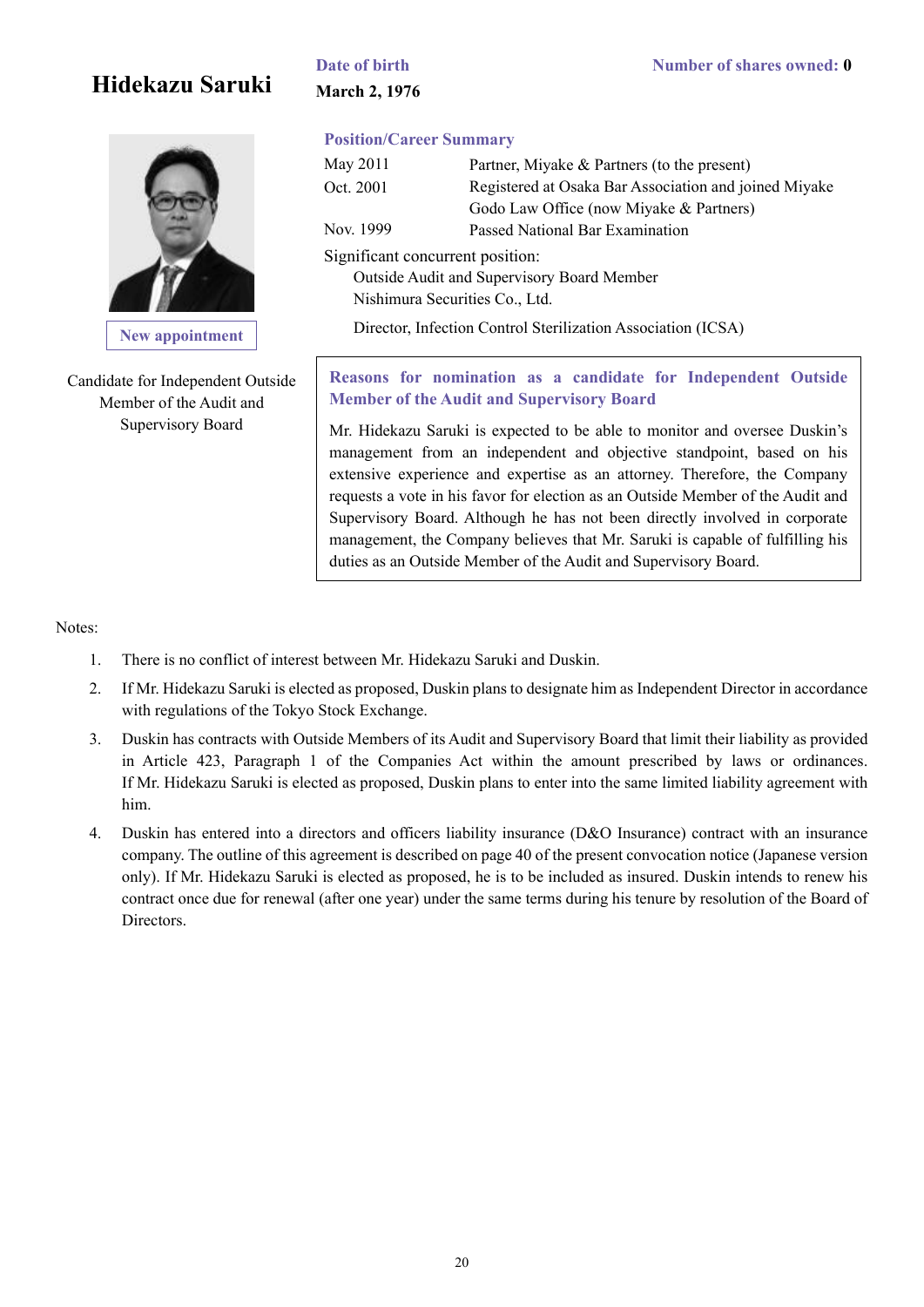### **Reference: Standards for independence of Outside Directors and Audit and Supervisory Board Members**

The independence of an Outside Director or Outside Audit and Supervisory Board Member requires that none of the following items is applicable to these individuals. These standards are based on the independence standards of the Securities Listing Regulations Enforcement Rules of the Tokyo Stock Exchange and also include standards established by Duskin.

- 1. A Director (except an Outside Director of Duskin), Audit and Supervisory Board Member (except an Outside Audit and Supervisory Board Member of Duskin) or employee of one of the Duskin Corporate Group\* companies \*Duskin Co., Ltd. and its consolidated subsidiaries
- 2. A Director, Audit and Supervisory Board Member or employee of a major shareholder\* of Duskin or a company or other organization where Duskin is a major shareholder

\*An individual, company or other entity that owns at least 10% of Duskin's voting rights

3. A Director, Audit and Supervisory Board Member or employee of a company in a major business relationship\* with the Duskin Corporate Group

\*A company where, in the most recent fiscal year, amounts paid to or received from the Duskin Corporate Group for business transactions exceed the larger of 1% of the consolidated sales of the Duskin Corporate Group or the company (including the parent company and subsidiaries) or 1 billion yen

- 4. An individual that has received substantial donations\* from the Duskin Corporate Group or a Director, Audit and Supervisory Board Member or employee of a company or other organization that has received such donations \*Substantial donations are cash and other financial assets with a value exceeding the larger of 1% of the consolidated sales of the Duskin Corporate Group in the most recent fiscal year or 100 million yen.
- 5. An attorney, accountant, consultant who has received substantial payments\* or other financial assets (or an individual belonging to a company or other organization that has received these payments) other than Director or Audit and Supervisory Board Member compensation from the Duskin Corporate Group \*Substantial payments are cash and other financial assets with a value exceeding the larger of 1% of the consolidated sales of the Duskin Corporate Group in the most recent fiscal year or 100 million yen.
- 6. An individual who was ever in any position described in the above items 1 and 2
- 7. An individual who was within the past three (3) years in any position described in the above items 3 through 5
- 8. Spouses and first- or second-degree relatives of individuals described in the above items 1 through 7
- 9. An individual who has been a Duskin Outside Director for five (5) years or a Duskin Outside Audit and Supervisory Board Member for eight (8) years
- 10. An individual who provides any other reasons for doubt about independence concerning the performance of duties as a Duskin Outside Director or Outside Audit and Supervisory Board Member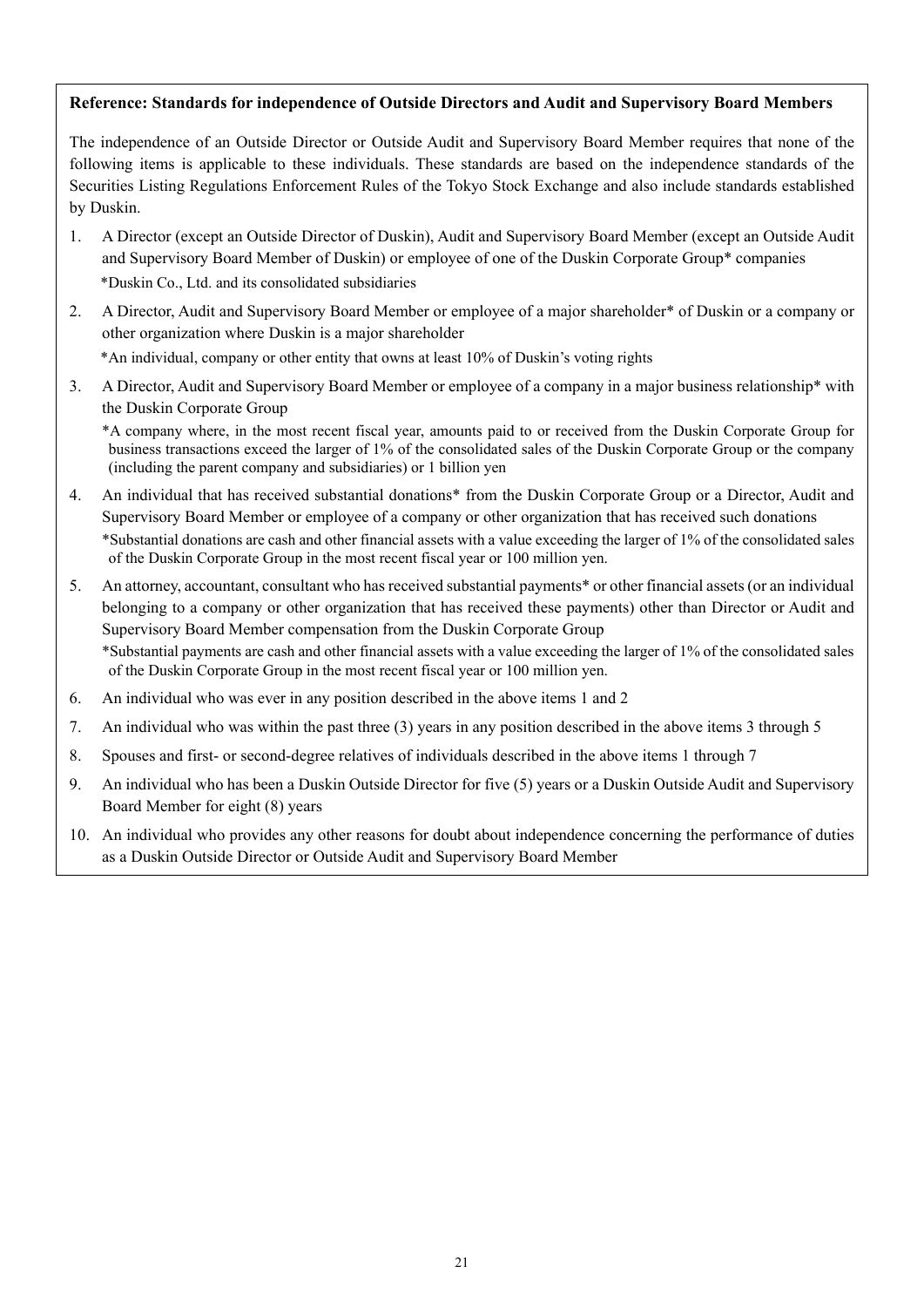### **Consolidated Financial Statements**

# **Consolidated Balance Sheets**

|                                                              |                                  |                                  |                                                    |                                  | (millions of yen)                |
|--------------------------------------------------------------|----------------------------------|----------------------------------|----------------------------------------------------|----------------------------------|----------------------------------|
| Account                                                      | FY2021 as<br>of Mar. 31,<br>2022 | FY2020 as<br>of Mar. 31,<br>2021 | Account                                            | FY2021 as<br>of Mar. 31,<br>2022 | FY2020 as<br>of Mar. 31,<br>2021 |
| Assets                                                       |                                  |                                  | Liabilities                                        |                                  |                                  |
| Current assets                                               | 84,102                           | 69,239                           | Current liabilities                                | 38,005                           | 34,587                           |
| Cash and deposits                                            | 23,360                           | 18,431                           | Notes and accounts payable-trade                   | 6,963                            | 6,962                            |
| Notes and accounts receivable-                               |                                  | 11,875                           | Income taxes payable                               | 2,359                            | 354                              |
| trade                                                        |                                  |                                  | Provision for bonuses                              | 3,879                            | 3,062                            |
| Notes and accounts receivable-<br>trade, and contract assets | 12,266                           |                                  | Asset retirement obligations                       | 14                               | 1                                |
| Lease receivables and                                        |                                  |                                  | Accounts payable-other                             | 9,136                            | 9,491                            |
| investments in leases                                        | 1,056                            | 1,157                            | Guarantee deposits received for                    | 9,058                            | 9,135                            |
| Securities                                                   | 30,604                           | 19,711                           | rental products<br>Other                           | 6,594                            | 5,579                            |
| Merchandise and finished goods                               | 8,662                            | 10,306                           | Non-current liabilities                            | 9,023                            | 7,974                            |
| Work in process                                              | 207                              | 181                              | Long-term borrowings                               | 1,530                            |                                  |
| Raw materials and supplies                                   | 1,541                            | 1,779                            | Retirement benefit liability                       | 5,991                            | 6,494                            |
| Accounts receivable-other                                    | 4,994                            | 4,361                            | Asset retirement obligations                       | 611                              | 643                              |
| Other                                                        | 1,426                            | 1,457                            | Long-term guarantee deposits                       | 873                              | 777                              |
| Allowance for doubtful accounts                              | $-17$                            | $-23$                            | Long-term accounts payable-                        |                                  |                                  |
| Non-current assets                                           | 113,952                          | 119,159                          | other                                              | 10                               | 12                               |
| Property, plant and equipment                                | 49,474                           | 50,152                           | Deferred tax liabilities                           | 5                                | 38                               |
| Buildings and structures                                     | 14,834                           | 15,298                           | Other                                              | $\mathbf{0}$                     | 8                                |
| Machinery, equipment and                                     | 7,268                            | 7,310                            | <b>Total Liabilities</b>                           | 47,029                           | 42,562                           |
| vehicles                                                     |                                  |                                  | Net Assets                                         |                                  |                                  |
| Land                                                         | 22,439                           | 22,658                           | Shareholders' equity                               | 140,625                          | 134,768                          |
| Construction in progress                                     | 325                              | 103                              | Share capital                                      | 11,352                           | 11,352                           |
| Other                                                        | 4,607                            | 4,781                            | Capital surplus                                    | 11,091                           | 11,091                           |
| Intangible assets                                            | 8,146                            | 9,635                            | Retained earnings                                  | 122,401                          | 116,914                          |
| Goodwill                                                     | 270                              | 356                              | Treasury shares                                    | $-4,219$                         | $-4,591$                         |
| Software                                                     | 6,481                            | 8,002                            | Accumulated other comprehensive                    | 10,035                           | 10,740                           |
| Other                                                        | 1,393                            | 1,275                            | income<br>Valuation difference on available-       |                                  | 8,771                            |
| Investments and other assets                                 | 56,331                           | 59,372                           | for-sale securities<br>Deferred gains or losses on | 7,195                            |                                  |
| Investment securities                                        | 46,176                           | 50,768                           | hedges                                             | $-0$                             | $-0$                             |
| Retirement benefit asset                                     | 2,348                            |                                  | Foreign currency translation<br>adjustment         | 34                               | $-215$                           |
| Deferred tax assets                                          | 1,601                            | 1,684                            | Remeasurements of defined                          | 2,805                            | 2,184                            |
| Guarantee deposits                                           | 5,340                            | 5,944                            | benefit plans                                      |                                  |                                  |
| Other                                                        | 884                              | 998                              | Share acquisition rights                           | 59                               | 60                               |
| Allowance for doubtful accounts                              | $-19$                            | $-22$                            | Non-controlling interests                          | 305                              | 268                              |
|                                                              |                                  |                                  | <b>Total Net Assets</b>                            | 151,026                          | 145,836                          |
| <b>Total Assets</b>                                          | 198,055                          | 188,399                          | Total Liabilities and Net Assets                   | 198,055                          | 188,399                          |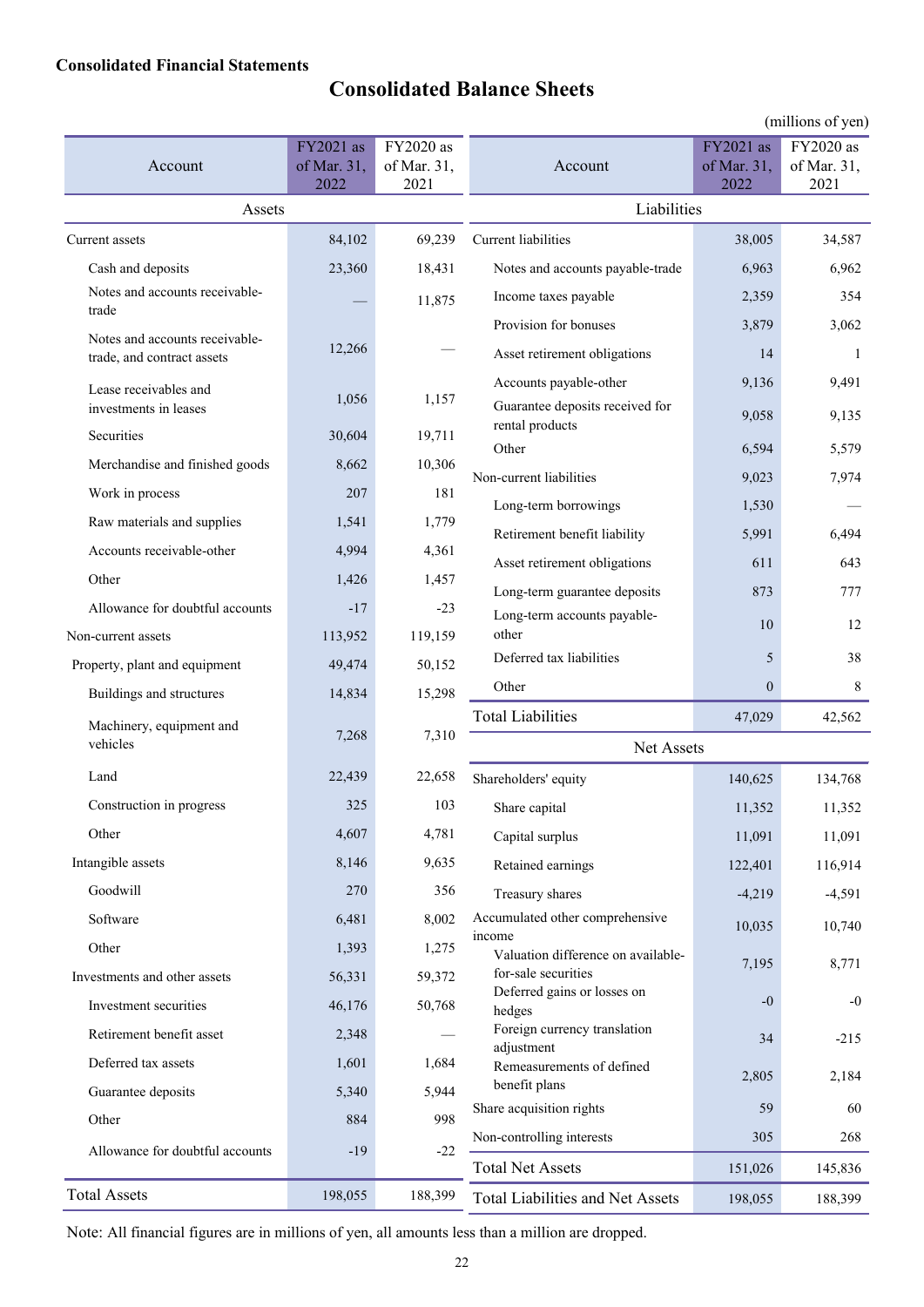| <b>Consolidated Statements of Income</b> |
|------------------------------------------|
|------------------------------------------|

|                                                                    |                                              | (millions of yen)                            |
|--------------------------------------------------------------------|----------------------------------------------|----------------------------------------------|
| Account                                                            | FY2021<br>(Apr. 1, 2021 to<br>Mar. 31, 2022) | FY2020<br>(Apr. 1, 2020 to<br>Mar. 31, 2021) |
| Net sales                                                          | 163,210                                      | 153,770                                      |
| Cost of sales                                                      | 88,302                                       | 84,335                                       |
| Gross profit                                                       | 74,908                                       | 69,435                                       |
| Selling, general and administrative expenses                       | 65,009                                       | 64,783                                       |
| Operating profit                                                   | 9,899                                        | 4,651                                        |
| Non-operating income                                               | 2,624                                        | 2,260                                        |
| Interest income                                                    | 143                                          | 137                                          |
| Dividend income                                                    | 338                                          | 311                                          |
| Rental income from facilities                                      | 174                                          | 165                                          |
| Commission income                                                  | 225                                          | 189                                          |
| Share of profit of entities accounted for using equity method      | 703                                          | 687                                          |
| Subsidy income                                                     | 411                                          | 204                                          |
| Other                                                              | 626                                          | 563                                          |
| Non-operating expenses                                             | 308                                          | 278                                          |
| Interest expenses                                                  | $\mathbf{0}$                                 | $\boldsymbol{0}$                             |
| Rental expenses on facilities                                      | 109                                          | 106                                          |
| Cancellation penalty                                               | 85                                           | 30                                           |
| Compensation expenses                                              | 31                                           | 33                                           |
| Other                                                              | 82                                           | 107                                          |
| Ordinary profit                                                    | 12,215                                       | 6,633                                        |
| Extraordinary income                                               | 137                                          | 27                                           |
| Gain on sales of non-current assets                                | 3                                            | 16                                           |
| Gain on sales of investment securities                             | 132                                          | $\mathbf{1}$                                 |
| Reversal of reserves for losses on liquidation of subsidiaries and |                                              |                                              |
| associates                                                         |                                              | 7                                            |
| Other                                                              | 1                                            | 3                                            |
| <b>Extraordinary</b> losses                                        | 725                                          | 2,346                                        |
| Loss on sales of non-current assets                                | 11                                           | 1                                            |
| Loss on abandonment of non-current assets                          | 104                                          | 130                                          |
| Impairment loss                                                    | 196                                          | 422                                          |
| Disaster loss                                                      |                                              | $\mathbf{0}$                                 |
| COVID-19 relief money                                              | 107                                          | 1,658                                        |
| Loss on sale of shares of subsidiaries and associates              | 288                                          |                                              |
| Other                                                              | 16                                           | 133                                          |
| Profit before income taxes                                         | 11,627                                       | 4,315                                        |
| Income taxes-current                                               | 2,933                                        | 1,112                                        |
| Income taxes-deferred                                              | 515                                          | 352                                          |
| Profit                                                             | 8,178                                        | 2,849                                        |
| Profit attributable to non-controlling interests                   | 45                                           | 28                                           |
| Profit attributable to owners of parent                            | 8,132                                        | 2,821                                        |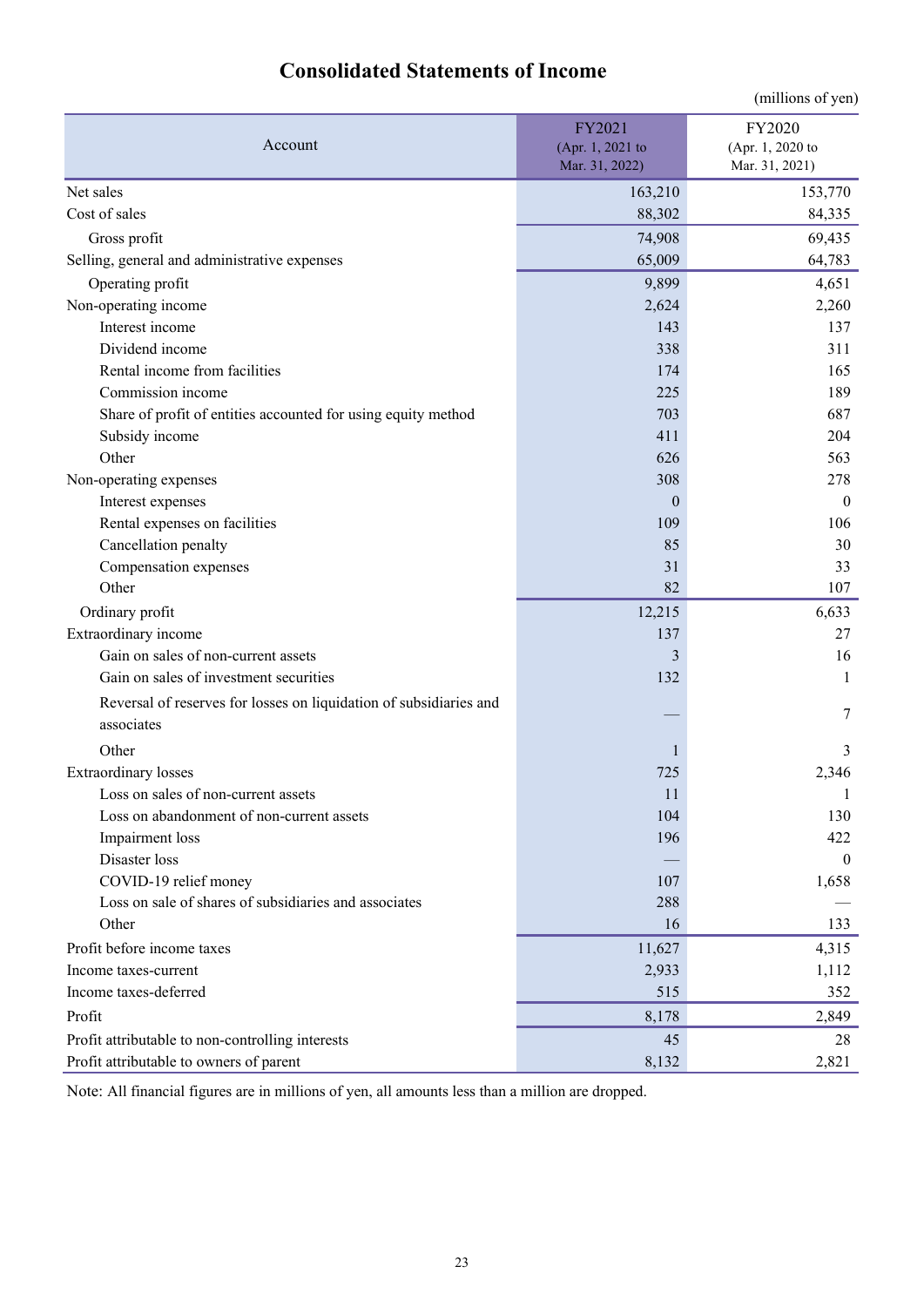## **Consolidated Statements of Changes in Net Assets**

(April 1, 2021 to March 31, 2022)

|                                                                                                           |                      |                    |                      |                    | (millions of yen)             |  |  |
|-----------------------------------------------------------------------------------------------------------|----------------------|--------------------|----------------------|--------------------|-------------------------------|--|--|
|                                                                                                           | Shareholders' equity |                    |                      |                    |                               |  |  |
|                                                                                                           | Share<br>capital     | Capital<br>surplus | Retained<br>earnings | Treasury<br>shares | Total shareholders'<br>equity |  |  |
| Balance at beginning of current period                                                                    | 11,352               | 11,091             | 116,914              | $-4,591$           | 134,768                       |  |  |
| Changes of items during the period                                                                        |                      |                    |                      |                    |                               |  |  |
| Dividends of surplus                                                                                      |                      |                    | $-2,487$             |                    | $-2,487$                      |  |  |
| Profit attributable to owners of parent                                                                   |                      |                    | 8,132                |                    | 8,132                         |  |  |
| Purchase of treasury shares                                                                               |                      |                    |                      | -1                 | $-1$                          |  |  |
| Disposal of treasury shares                                                                               |                      |                    | $-3$                 | 46                 | 42                            |  |  |
| Disposal of treasury shares for the ESOP Trust                                                            |                      |                    | $-133$               | 1,833              | 1,699                         |  |  |
| Purchase of treasury shares by the ESOP Trust                                                             |                      |                    |                      | $-1,699$           | $-1,699$                      |  |  |
| Disposal of treasury shares by the ESOP Trust                                                             |                      |                    |                      | 193                | 193                           |  |  |
| Increase (decrease) arising from changes in<br>surplus of affiliates accounted for using equity<br>method |                      |                    | $-21$                |                    | $-21$                         |  |  |
| Net changes in items other than shareholders'<br>equity                                                   |                      |                    |                      |                    |                               |  |  |
| Total changes of items during the period                                                                  |                      |                    | 5,486                | 371                | 5,857                         |  |  |
| Balance at end of current period                                                                          | 11,352               | 11,091             | 122,401              | $-4,219$           | 140,625                       |  |  |

|                                                                                                              |                                                                    |                                             | Accumulated other comprehensive income           |                                                       |                                                          |                                |                                  |                        |
|--------------------------------------------------------------------------------------------------------------|--------------------------------------------------------------------|---------------------------------------------|--------------------------------------------------|-------------------------------------------------------|----------------------------------------------------------|--------------------------------|----------------------------------|------------------------|
|                                                                                                              | Valuation<br>difference on<br>available-<br>for-sale<br>securities | Deferred<br>gains or<br>losses on<br>hedges | Foreign<br>currency<br>translation<br>adjustment | Remeasure-<br>ments of<br>defined<br>benefit<br>plans | Total<br>accumulated<br>other<br>comprehensive<br>income | Share<br>acquisition<br>rights | Non-<br>controlling<br>interests | Total<br>net<br>assets |
| Balance at beginning of<br>current period                                                                    | 8,771                                                              | $-0$                                        | $-215$                                           | 2,184                                                 | 10,740                                                   | 60                             | 268                              | 145,836                |
| Changes of items during the<br>period                                                                        |                                                                    |                                             |                                                  |                                                       |                                                          |                                |                                  |                        |
| Dividends of surplus                                                                                         |                                                                    |                                             |                                                  |                                                       |                                                          |                                |                                  | $-2,487$               |
| Profit attributable to<br>owners of parent                                                                   |                                                                    |                                             |                                                  |                                                       |                                                          |                                |                                  | 8,132                  |
| Purchase of treasury<br>shares                                                                               |                                                                    |                                             |                                                  |                                                       |                                                          |                                |                                  | $-1$                   |
| Disposal of treasury<br>shares                                                                               |                                                                    |                                             |                                                  |                                                       |                                                          |                                |                                  | 42                     |
| Disposal of treasury<br>shares for the ESOP Trust                                                            |                                                                    |                                             |                                                  |                                                       |                                                          |                                |                                  | 1,699                  |
| Purchase of treasury<br>shares by the ESOP Trust                                                             |                                                                    |                                             |                                                  |                                                       |                                                          |                                |                                  | $-1,699$               |
| Disposal of treasury<br>shares by the ESOP Trust                                                             |                                                                    |                                             |                                                  |                                                       |                                                          |                                |                                  | 193                    |
| Increase (decrease) arising<br>from changes in surplus of<br>affiliates accounted for<br>using equity method |                                                                    |                                             |                                                  |                                                       |                                                          |                                |                                  | $-21$                  |
| Net changes in items other<br>than shareholders' equity                                                      | $-1,576$                                                           |                                             | 249                                              | 621                                                   | $-704$                                                   | $-0$                           | 37                               | $-668$                 |
| Total changes of items<br>during the period                                                                  | $-1,576$                                                           |                                             | 249                                              | 621                                                   | $-704$                                                   | $-0$                           | 37                               | 5,189                  |
| Balance at end of current<br>period                                                                          | 7,195                                                              | $-0$                                        | 34                                               | 2,805                                                 | 10,035                                                   | 59                             | 305                              | 151,026                |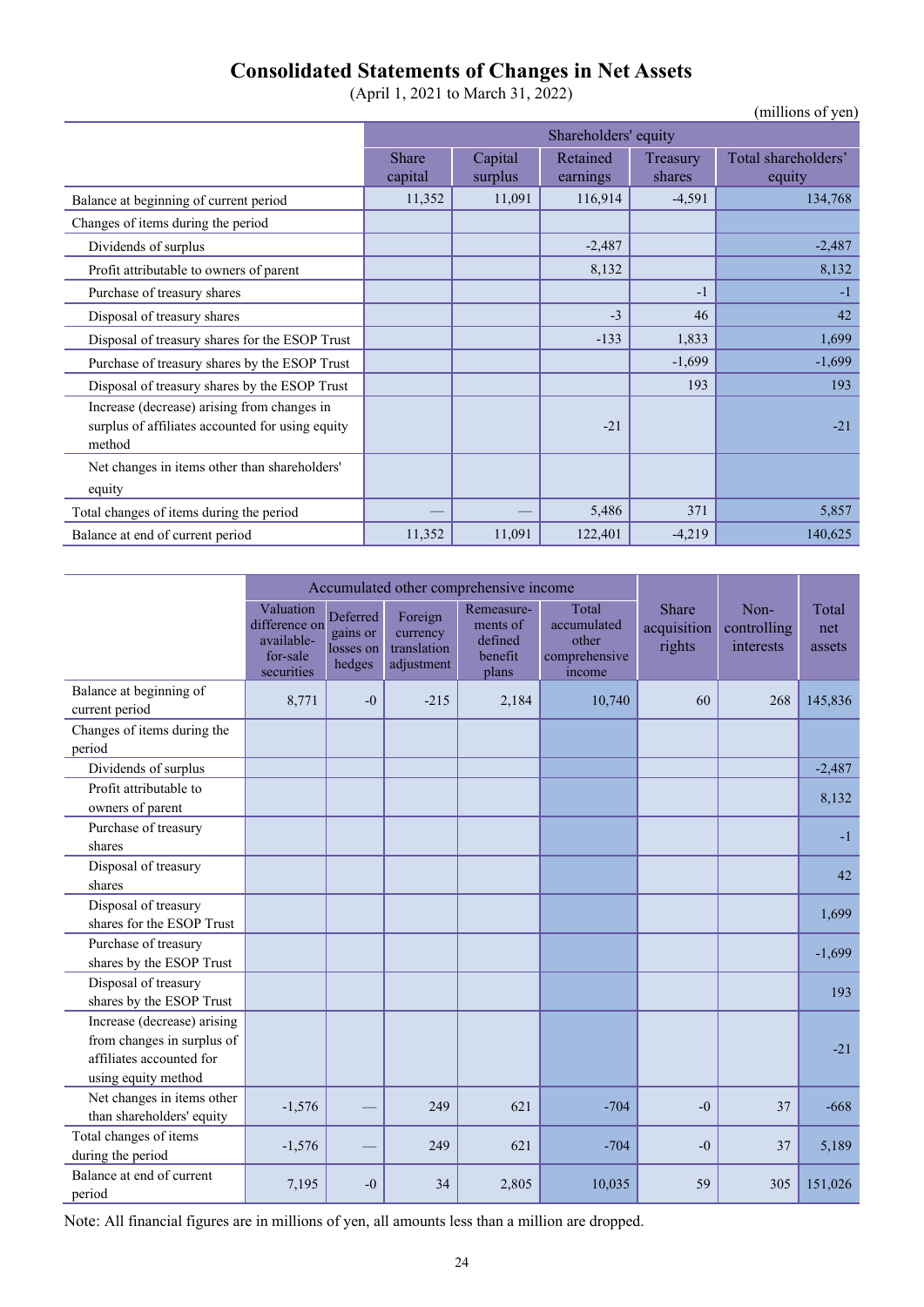# **Non-Consolidated Balance Sheets**

|                                     |                                  |                                  |                                        |                                  | (millions of yen)                |
|-------------------------------------|----------------------------------|----------------------------------|----------------------------------------|----------------------------------|----------------------------------|
| Account                             | FY2021 as<br>of Mar. 31,<br>2022 | FY2020 as<br>of Mar. 31,<br>2021 | Account                                | FY2021 as<br>of Mar. 31,<br>2022 | FY2020 as<br>of Mar. 31,<br>2021 |
| Assets                              |                                  |                                  | Liabilities                            |                                  |                                  |
| Current assets                      | 70,598                           | 56,769                           | Current liabilities                    | 44,807                           | 41,782                           |
| Cash and deposits                   | 16,211                           | 11,997                           | Accounts payable-trade                 | 6,449                            | 6,408                            |
| Notes receivable-trade              | 5                                | 15                               | Accounts payable-other                 | 7,988                            | 8,240                            |
| Accounts receivable-trade           | 9,181                            | 9,997                            | Accrued expenses                       | 1,020                            | 896                              |
| Lease receivables                   | 3                                | $\overline{2}$                   | Income taxes payable                   | 1,861                            |                                  |
| Securities                          | 30,604                           | 19,711                           | Deposits received                      | 12,222                           | 12,427                           |
| Merchandise and finished            |                                  |                                  | Guarantee deposits received            |                                  |                                  |
| goods                               | 7,750                            | 8,610                            | for rental products                    | 9,729                            | 9,804                            |
| Work in process                     | 3                                | 3                                | Provision for bonuses                  | 2,931                            | 2,151                            |
| Raw materials and supplies          | 722                              | 1,017                            | Asset retirement obligations           | 13                               | -1                               |
| Prepaid expenses                    | 601                              | 571                              | Other                                  | 2,590                            | 1,852                            |
| Accounts receivable-other           | 4,965                            | 4,357                            | Non-current liabilities                | 12,096                           | 11,938                           |
| Short-term loans receivable         | 1                                | $\mathbf{0}$                     | Long-term borrowings                   | 1,530                            |                                  |
| Short-term loans receivable         |                                  |                                  | Provision for retirement               | 5,272                            | 7,172                            |
| from subsidiaries and               | 173                              | 84                               | benefits                               |                                  |                                  |
| associates                          |                                  |                                  | Asset retirement obligations           | 423                              | 449                              |
| Other                               | 385                              | 413                              | Long-term guarantee                    | 1,116                            | 1,042                            |
| Allowance for doubtful              | $-10$                            | $-15$                            | deposits                               |                                  |                                  |
| accounts                            |                                  |                                  | Long-term deposits                     | 3,710                            | 3,220                            |
| Non-current assets                  | 108,673                          | 115,800                          | received                               |                                  |                                  |
| Property, plant and equipment       | 36,379                           | 36,240                           | Long-term accounts                     | 8                                | 8                                |
| <b>Buildings</b>                    | 11,293                           | 11,489                           | payable-other                          |                                  |                                  |
| Structures                          | 689<br>774                       | 737<br>709                       | Other                                  | 33                               | 45                               |
| Machinery and equipment<br>Vehicles | $\theta$                         | $\theta$                         | <b>Total Liabilities</b>               | 56,903                           | 53,720                           |
| Tools, furniture and fixtures       | 1,687                            | 1,612                            |                                        |                                  |                                  |
| Fixed assets for rent               | 71                               | 47                               |                                        |                                  |                                  |
| Land                                | 21,540                           | 21,540                           | Net Assets                             |                                  |                                  |
| Construction in progress            | 322                              | 101                              | Shareholders' equity                   | 115,249                          | 110,102                          |
| Intangible assets                   | 7,416                            | 8,762                            | Share capital                          | 11,352                           | 11,352                           |
| Goodwill                            | 36                               | 46                               | Capital surplus                        | 1,090                            | 1,090                            |
| Trademark right                     | 4                                | $\overline{4}$                   | Legal capital surplus                  | 1,090                            | 1,090                            |
| Software                            | 6,252                            | 7,718                            | Retained earnings                      | 107,025                          | 102,249                          |
| Temporary account for               |                                  |                                  | Legal retained earnings                | 2,777                            | 2,777                            |
| intangible fixed assets             | 962                              | 830                              | Other retained earnings                | 104,247                          | 99,471                           |
| Other                               | 160                              | 163                              | Reserve for business                   | 869                              | 869                              |
| Investments and other assets        | 64,878                           | 70,797                           | development                            |                                  |                                  |
| Investment securities               | 38,336                           | 43,200                           | Reserve for reduction                  | 63                               | 63                               |
| Shares of subsidiaries and          | 19,094                           | 20,000                           | entry                                  |                                  |                                  |
| associates                          |                                  |                                  | General reserve                        | 96,800                           | 96,800                           |
| Investments in capital              | $\boldsymbol{0}$                 | $\boldsymbol{0}$                 | Retained earnings                      | 6,514                            | 1,738                            |
| Long-term loans receivable          |                                  |                                  | brought forward                        |                                  |                                  |
| from subsidiaries and               | 823                              | 580                              | Treasury shares                        | $-4,218$                         | $-4,589$                         |
| associates                          |                                  |                                  | Valuation and translation              | 7,059                            | 8,686                            |
| Long-term prepaid expenses          | 297                              | 396                              | adjustments<br>Valuation difference on |                                  |                                  |
| Deferred tax assets                 | 1,997                            | 1,683                            | available-for-sale securities          | 7,059                            | 8,686                            |
| Guarantee deposits                  | 4,568                            | 5,147                            | Share acquisition rights               | 59                               | 60                               |
| Other                               | 18                               | 23                               |                                        |                                  |                                  |
| Allowance for doubtful              | $-17$                            | $-20$                            | <b>Total Net Assets</b>                | 122,369                          | 118,848                          |
| accounts                            |                                  |                                  | Total Liabilities and                  | 179,272                          | 172,569                          |
| Allowance for investment loss       | $-241$                           | $-217$                           | Net Assets                             |                                  |                                  |
| <b>Total Assets</b>                 | 179,272                          | 172,569                          |                                        |                                  |                                  |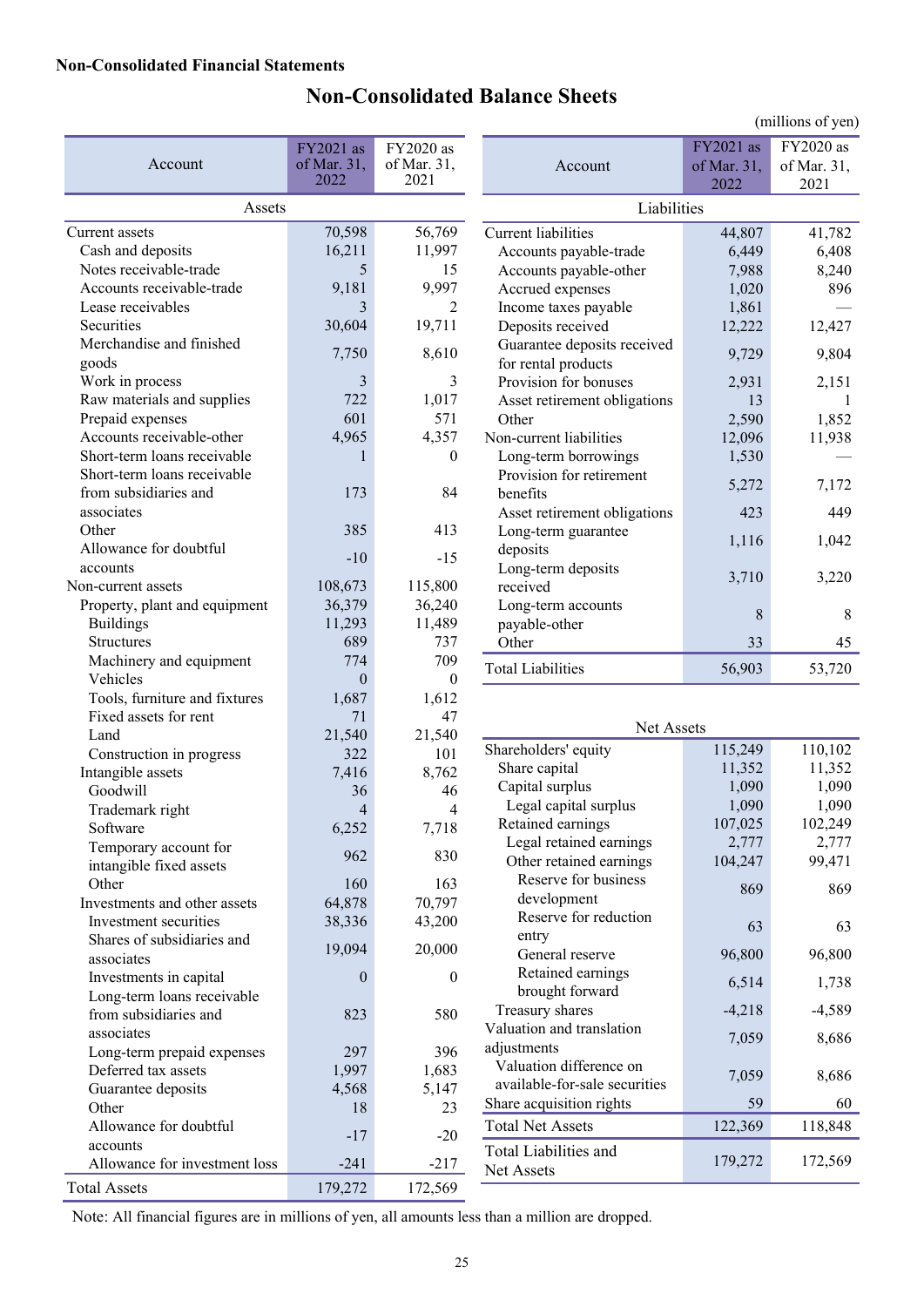|                                                            |                  | (millions of yen) |
|------------------------------------------------------------|------------------|-------------------|
|                                                            | FY2021           | FY2020            |
| Account                                                    | (Apr. 1, 2021 to | (Apr. 1, 2020 to  |
|                                                            | Mar. 31, 2022)   | Mar. 31, 2021)    |
| Net sales                                                  | 132,333          | 123,004           |
| Cost of sales                                              | 78,287           | 72,874            |
| Gross profit                                               | 54,046           | 50,129            |
| Selling, general and administrative expenses               | 47,217           | 47,686            |
| Operating profit                                           | 6,828            | 2,442             |
| Non-operating income                                       | 4,097            | 3,881             |
| Interest income                                            | 9                | 7                 |
| Interest income on securities                              | 135              | 131               |
| Dividend income                                            | 2,042            | 2,018             |
| Rental income from facilities                              | 927              | 895               |
| Commission income                                          | 348              | 314               |
| Other                                                      | 634              | 515               |
| Non-operating expenses                                     | 363              | 308               |
| Interest expenses                                          | 11               | 13                |
| Rental expenses on facilities                              | 162              | 153               |
| Cancellation penalty                                       | 81               | 33                |
| Expenses for disaster measures                             | 3                | 44                |
| Loss on debt waiver                                        | 50               |                   |
| Other                                                      | 53               | 64                |
| Ordinary profit                                            | 10,563           | 6,015             |
| Extraordinary income                                       | 135              | 53                |
| Gain on sales of non-current assets                        | 2                | 13                |
| Gain on sales of investment securities                     | 132              |                   |
| Gain on liquidation of subsidiaries and associates         |                  | 37                |
| Other                                                      |                  | $\overline{c}$    |
| <b>Extraordinary</b> losses                                | 752              | 2,581             |
| Loss on sales of non-current assets                        | 11               |                   |
| Loss on abandonment of non-current assets                  | 87               | 112               |
| Impairment loss                                            | 126              | 245               |
| COVID-19 relief money                                      | 123              | 1,658             |
| Loss on sale of shares of subsidiaries and associates      | 276              |                   |
| Loss on valuation of shares of subsidiaries and associates | 91               | 214               |
| Other                                                      | 36               | 349               |
| Income before income taxes                                 | 9,945            | 3,487             |
| Income taxes-current                                       | 2,141            | 504               |
| Income taxes-deferred                                      | 404              | 417               |
| Profit                                                     | 7,400            | 2,565             |

# **Non-Consolidated Statements of Income**